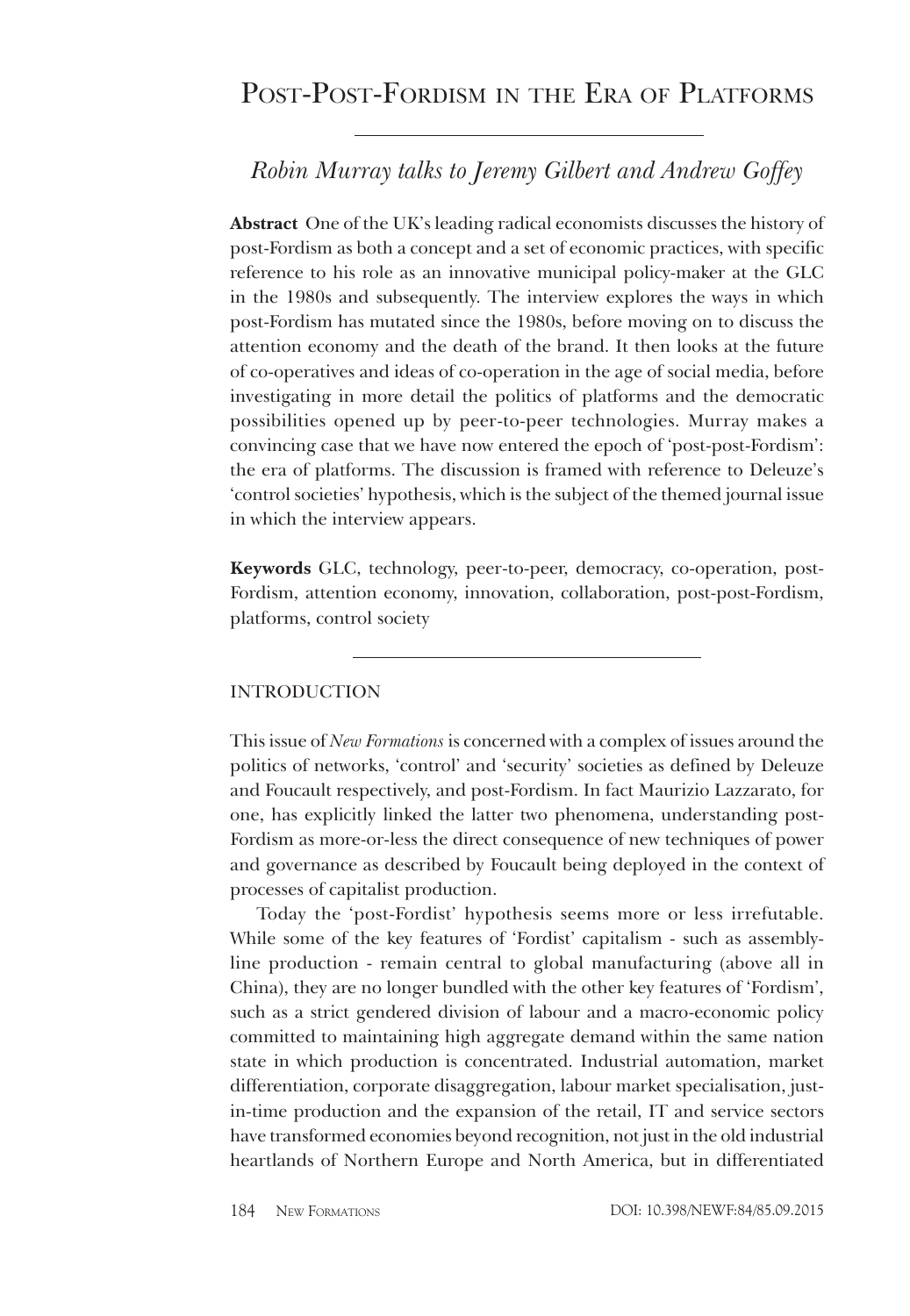ways on a global scale. What's more, these changes have been bound up with profound cultural, social and political changes, as commentators such as David Harvey were already discerning at the end of the 1980s. It is worth bearing in mind, then, that when the hypothesis was first advanced at the end of the 1970s, the idea that such changes would have any significant results at all was widely regarded as controversial, and was much resisted.

 Robin Murray has been one of the UK's leading radical economists for many years. An expert on co-operatives, social enterprise and institutional and technological innovation, he was Director of Industry for the Greater London Council during the 1980s. This was the period during which the GLC was led by Ken Livingstone, enacting one of the most radical progressive programmes of any major governmental body in British history. Directly influenced by this experience, Murray wrote two celebrated articles for the British monthly *Marxism Today* on the subject of emergent 'post-Fordism' in the second half of the 1980s. These two essays 'After Henry' and 'Benetton Britain' were key in introducing the concept of post-Fordism to the wider left in the UK.<sup>1</sup> New Labour would later take up the idea of post-Fordism as dictating a narrowly individualist culture and an approach to economic management and publicservice reform which was wholly informed by neoliberal ideology. But this was never Murray's conclusion. Instead he has argued consistently that the new technological and organisational forms of contemporary production are adaptable to classic democratic socialist objectives, and facilitate collaborative creativity, democratic self-management and co-operative production.

In this interview Andrew Goffey and Jeremy Gilbert discuss a wide range of these issues with Murray, for whose time and co-operation we remain extremely grateful.

#### Post-Fordism in Practice

**Jeremy** I was hoping that initially you could say a bit about the idea of post-Fordism, and its reception history in this country, because you were one of the first people writing about it Robin, at least in a context that was widely read.

**Robin** Well, for me, it originated in our experience at the GLC, not from any writing. Throughout the 1970s, and right up until the drafting of Labour's London Manifesto for the 1981 municipal elections, the predominant economic paradigm was Fordism: left economic industrial strategy was based on the idea of scale and rationalisation. The critique of industrial Britain across the political spectrum was that it was backward. It had too many old family firms, who underinvested and weren't good at managing. What was needed was to modernise them, by encouraging amalgamations, increasing investment and appointing professional managers. That approach underpinned industrial policy in the 1960s, but it was then given a 'leftward flip' in the 1970s, when Tony Benn (a key figure of the Labour left in the 1. These articles are available at the *Marxism Today* section of the Amiel and Melburn Trust: http://www. amielandmelburn. org.uk/collections/ mt/index\_frame. htm.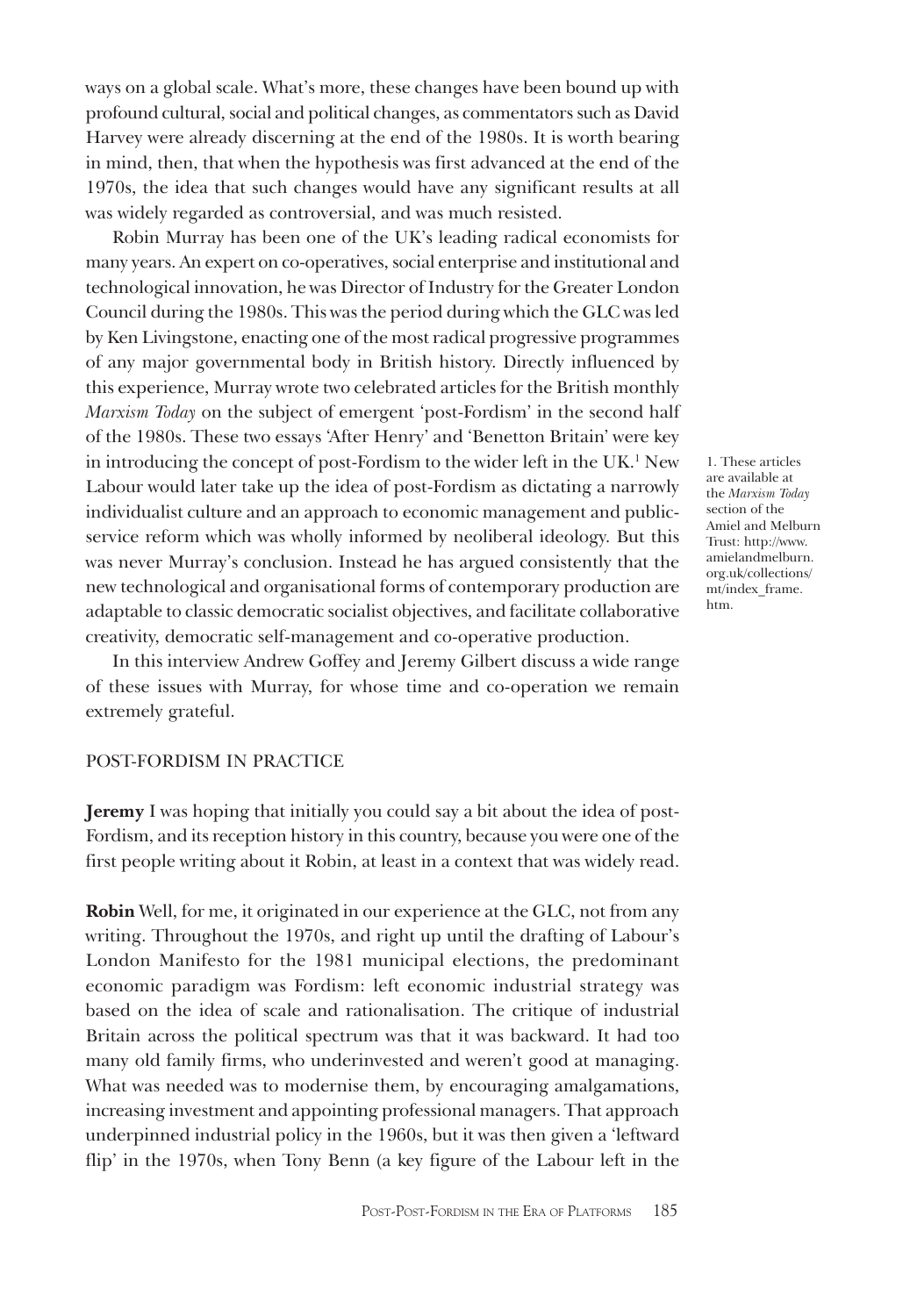1970s and 1980s) took it up, with the idea of marrying these modern 'forces of production', with greater democratic control. He, and the left of the labour movement more generally, had been much influenced by the Institute of Worker's Control, which was formed in the mid-1960s and remained strong until the mid-1980s.

The GLC's manifesto in 1981 was in part drafted by Stuart Holland, who had been influential in shaping Labour's Alternative Economic Strategy in the 1970s; and the GLC Manifesto reflected this established 'Left Programme', but at the level of London. So the GLC was to have a public investment bank, it was to promote enterprise planning and co-operatives, and develop plans and strategies for the London economy as a whole. Our little unit was established with the task of setting up and running all this.

This was at a time when many companies in London were being undermined because of Thatcher's policy on the exchange rate. London had nearly half a million unemployed. All the way up the Lea Valley companies were falling like ninepins. On our very first day I remember being called into his office by the Industry and Employment chair, who told us about the owner of a furniture factory who had come in to see him and was desperate. Could we save them? This man was just the first of many others. Once our new bank (the Greater London Enterprise Board) was established, our idea was to rescue such companies from the receiver, amalgamate them, and do all the things we were expected to do under the left Fordist model.

One of the companies we rescued was a firm in East London that made work-wear, and was one of the last surviving clothing firms of any significance in the area. We took it over, installed new machinery, appointed a new and well-qualified woman to run it, and introduced public ownership and workers planning. That was the recipe.

One day, a member of our unit who was chair of the Board of this municipal company rang me and said, 'Listen, the company is a bit short of markets, and I see that there's a GLC contract out for different kinds of workwear. I'm going to really pare the price down so we get the work. Can you speak to the Supplies Department?'. Well, there are strict laws on municipal purchasing. But generally, in this kind of situation, if you come within two or three per cent of the lowest offer a Council can accept the tender on the basis of a variety of wider social and economic reasons. So I spoke to the head of the GLC supplies department about this, and when the tenders were in he rang me back. 'We've had thirty tenders', he said. 'Yours was number 3'. 'And the difference between our bid and the lowest?' 'Let me just have a look', he said. 'The best bid is 34% cheaper'. We thought this must be based on clothes made in China just being badged, but when we investigated we found out that the winning tender wasn't from China, it was from a firm in the UK called Alexandra Workwear in Glasgow. Alexandra Workwear used computer-aided design. They could embroider a little badge saying GLC Fire Brigade, or GLC Road Sweepers, at a neglible cost. They had a warehouse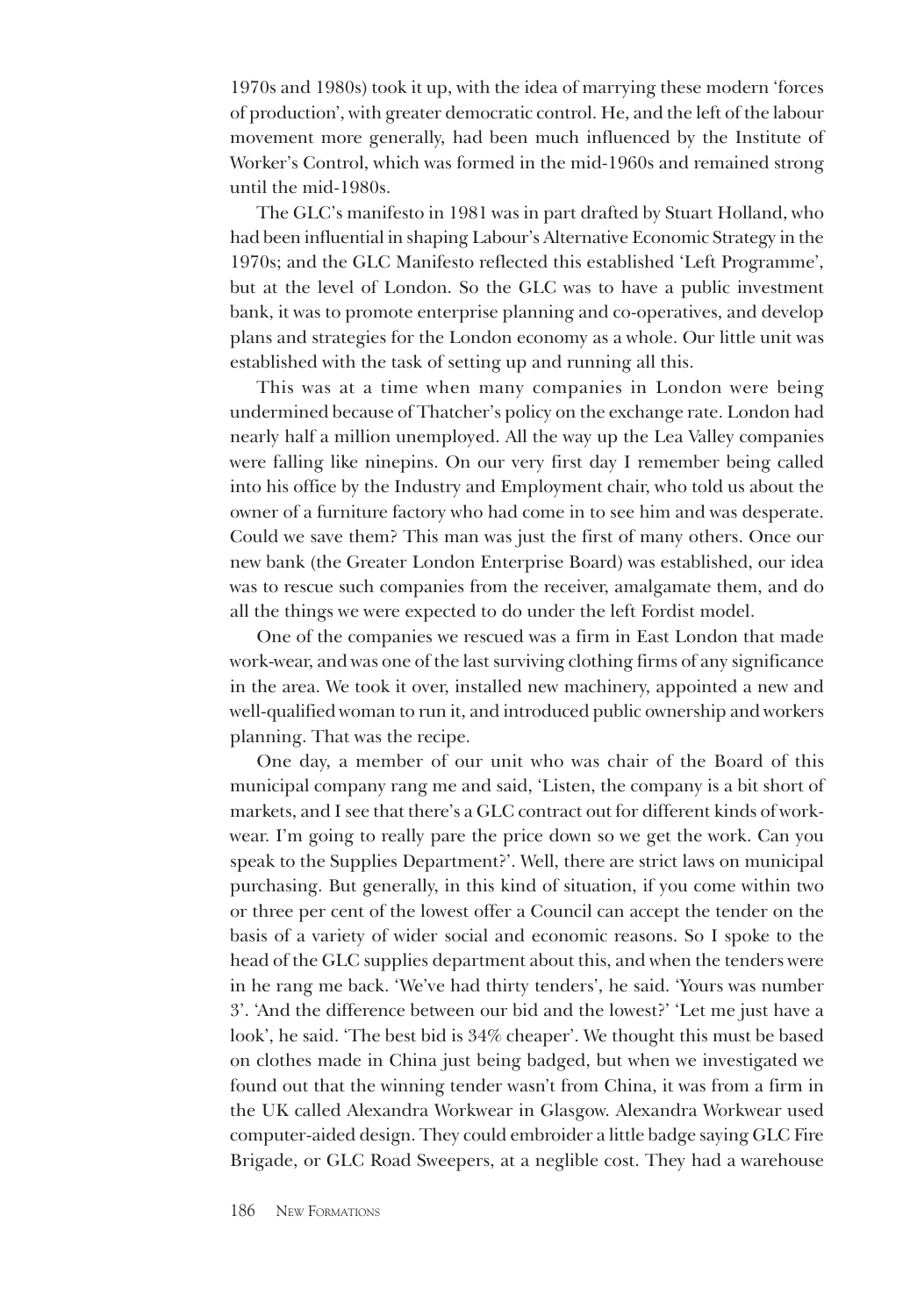in Bristol, produced just in time, and therefore had very low stocks. It was a better product at two thirds of the cost.

At the same time, another member of our unit, Michael Best, was meeting similar challenges in furniture. We'd amalgamated three big furniture factories, and yet were still up against major competitive pressure from Italy. So Michael went over to find out about Italian production. If our new London factory had about 2000 workers, we thought the Italian companies must have 10,000. Michael went first to Poggibonsi, a Tuscan town that was one of the centres of Italian furniture-making. He found that the largest firm had 45 workers, not 10,000. But there were 85 other furniture firms in the town, each specialised and interconnected, so that together they more than matched the size of our three factories.

In Italy, Michael met a Harvard researcher, Chuck Sabel, who was writing a book that came out soon afterwards called *The Second Industrial Divid*e. The argument of the book was that what Sabel called 'flexible specialisation' such as was happening in Poggibonzi - was the way forward for competitive manufacturing. Michael invited Sabel to come over to the GLC, and we spent two days with him at the bank, as he outlined a completely different model of production, one that we found difficult to take in. Evidently the Communist Party in government in Emilia Romagna were the promoters of this flexible, small-firm approach - which we had at first seen as a form of Thatcherism.

Chuck Sabel's book was transformative for us. It gave numerous examples of the success of this model, from food and engineering to airlines. Instead of pushing its products or services onto a mass market, it was flexible enough to respond to increasingly differentiated demand. Sabel helped us to re-read our own experience in London's industries, and see how the model he described was driving many of the old mass-production firms into the low-margin, 'commodity', sectors of the market.

The first piece I wrote on it was in 1985. It was called 'Benetton Britain' because of course Benetton was one of the companies that had grown suddenly out of the small local Italian milieu of the Veneto to become a big operation. At that time it was emblematic of the changes.

## The Origins of Post-Fordism

**Jeremy** So what was the key driver behind the shift into this new paradigm - was it the new technology? Or new types of competition? Was it broader social changes? Is that something you've got a view on?

**Robin** What is fascinating is that '68 - we'll use that as a shorthand - seemed to come 'independently': the new subjectivity just 'burst up'. How do we understand that? In part I see it as a reaction, or countermovement, to Fordism, both amongst manual workers and then amongst the 'cognitive workers' of various kinds; they were finding the very same structures that they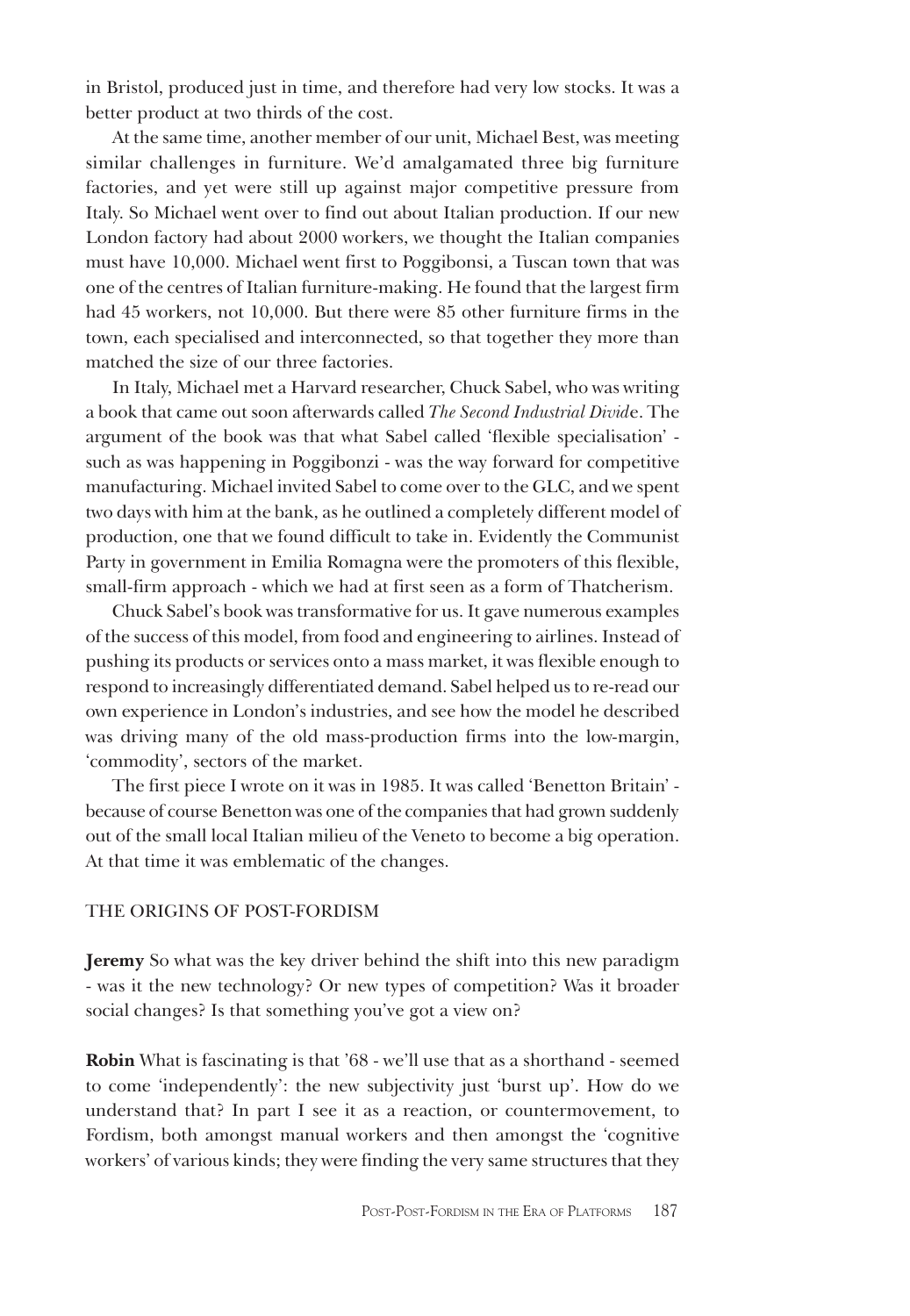were resisting at work in many of the other institutions they experienced. This was reflected in the institutional critiques of writers like Marcuse, Illych, and Schumacher.

But there were also other changes happening at this time. And because information technology and information more generally is central to the story, we should go back to look at what was happening in production. In manufacturing the early movers were Toyota and its chief engineer Taiichi Ohno. Ohno was really the Henry Ford of this new phase. He and his colleagues had gone to look at an American supermarket, and saw the potential of applying the same retailing principles to cars. With hindsight, we can see that it was supermarkets who were the pioneers of the new systems.

The reason for this is that retailers had to handle a great variety of goods (even in the smaller shops), many of them perishable. Their goods came from a multitude of suppliers and were sold to a multitude of customers, each with their own individualised shopping basket. Faced with such complexity, the supermarkets had a great need for information. The first commercial computer developed in this country, the LEO, was produced in 1951 by J. Lyons & Co in order to monitor its Swiss rolls. Lyons spun off the computer operation into a separate company in 1954, and finally sold it to ICL (International Computers Limited) in 1962.

In the UK retail trade, the Co-op had been easily the most dominant retailer in the later nineteenth and first half of the twentieth centuries. The first supermarket was introduced by the Co-op in London during the second world war, and that supermarket model of 'self-help' by the customer had spread. Sainsbury's had started in 1867 and Tesco in the 1920s. But their growth had been limited because they couldn't run themselves on a national level in the same way as the Coop, which was a decentralised distributed system whose parts were linked in all sorts of ways: it was actually rather modern, without the modern technology.

In the 1950s, however, the Coop was slow to adopt the emergent information systems, whereas Sainsbury's and Tesco began to gradually expand their range. And this was when what are now the two largest retailers in the world started. Walmart was established in 1962, and the French Carrefour in 1963. They rose on the back of these new systems. Once they had good information technology, they went worldwide, and today each of them has over 10,000 branches, and handles over 100,000 different products. This is an extraordinarily complex system, with all these suppliers and logistics, and its organisation is a remarkable technical feat, one that is impossible to think of without IT.

 So, as you can imagine, when Ohno saw this new system he thought 'now, how can we do it for cars?'. He spent the next thirty years studying in detail how the flow of products to and through a supermarket could be applied to the flow of materials to and through a car factory. And in so doing he upended Taylorism, because he realised that you couldn't have all of the information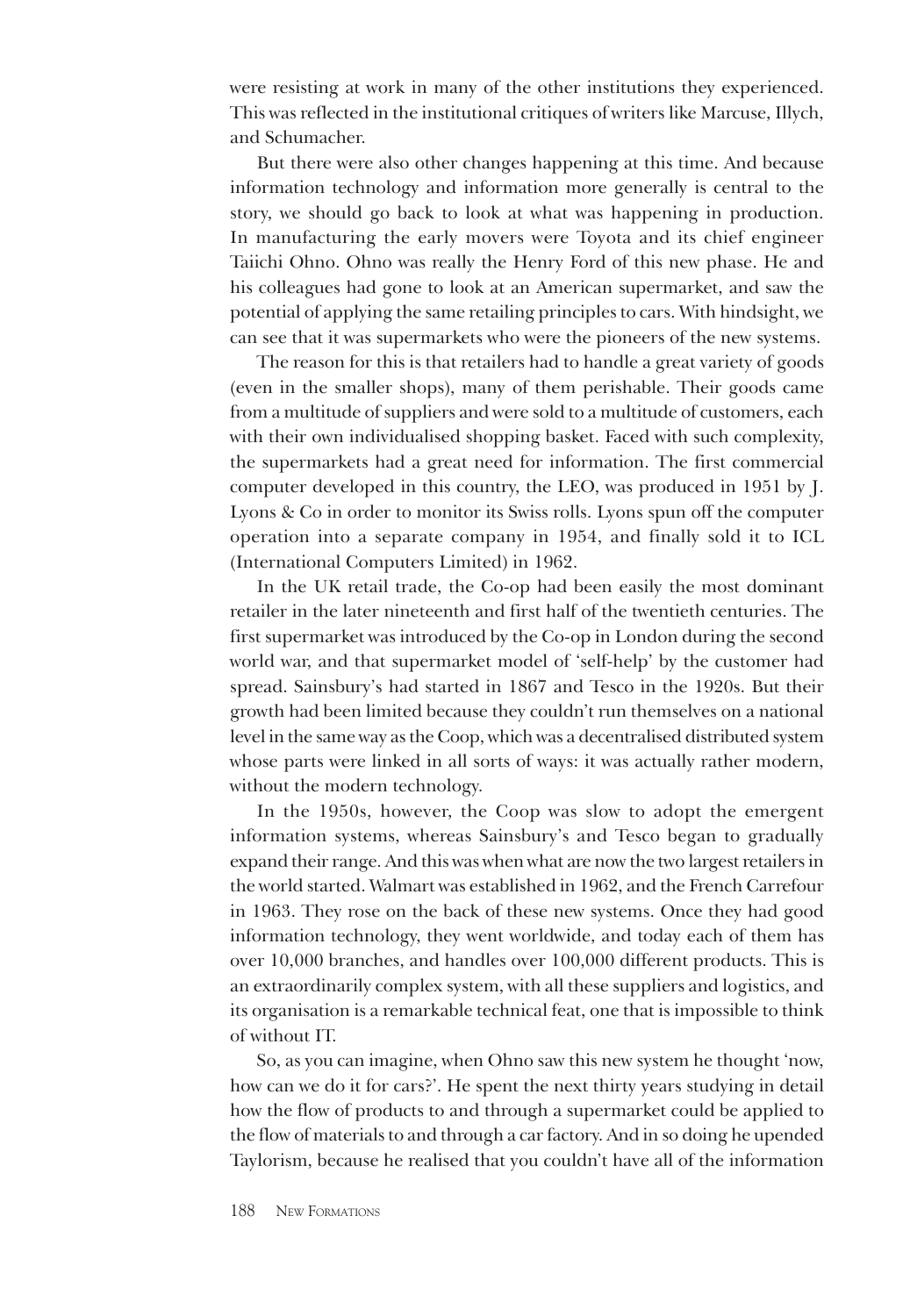centralised and concentrated in management. He saw that you had to have the frontline workers analysing and adjusting the things they knew about. The moment you go into one of these Japanese factories, you can see (and not just in Toyota) real-time information displayed everywhere. It is often handwritten - for example, the number of parts done in an hour - it isn't computerised at all at the beginning, because they want to start with the human: Toyota never jumped first to technology.

For Toyota, one of the big statistics that limited the potential extent of flexible production was change-over times, particularly for presses. Ford's first changeover, in 1927, took nine months and he nearly went bust, because he had to manufacture a whole new bank of bespoke machines. For the presses that shaped the car bodies in the Ford factory, the changeover time was about 14 hours as late as the 1980s. Toyota, when I visited them in Japan in the late 1980s, had got it down to 4 minutes. That is a revolution. They did it by focused concentration by teams of workers, figuring out what the hold-ups were at different points in the process.

A fascinating footnote is this: the Formula One racing car company McLaren has set up a number of subsidiaries, and a consulting company, that take their methods to other industries. So, for example, when a toothpaste manufacturer was having trouble, McLaren consultants analysed it in exactly the same way as they would their racing car; and they found that the toothpaste could be produced at much less cost with a greater flow in production. It's all about *flow*, from single product to multiproduct flow. That's the heart of it. Why Formula One? Because it's the most intense form of competition racing every two weeks in the season, with innovation between each race: this is where 'just in time' and 'flow' becomes the key aspect of the whole thing. McLaren is now the third largest conglomerate in the UK. It is fascinating to see the principles that the supermarkets and Ohno developed spreading into every pore of capitalist production.

**Jeremy** So it seems from all this that there's a kind of convergence historically, between, on the one hand, the revolt against Fordist discipline and, on the other hand, the superseding of some of the limits of Fordist production in consumer retail and industrial production; and there's also a history of a network of organisations which you've traced back through the history of the Co-ops. There's a convergence of these different processes in that they are all technologically accelerated by the IT revolution.

 So, one of the things that's really striking now, for me at least, is that when I read 'Benetton Britain', probably just a few years after you wrote it, it was still very contentious across the wider left to say that this was the shape of the future, that this was how the entire capitalist economy was going to be restructured and that the culture was going to be restructured along with it. So were you conscious of this at the time, that what you were saying was controversial?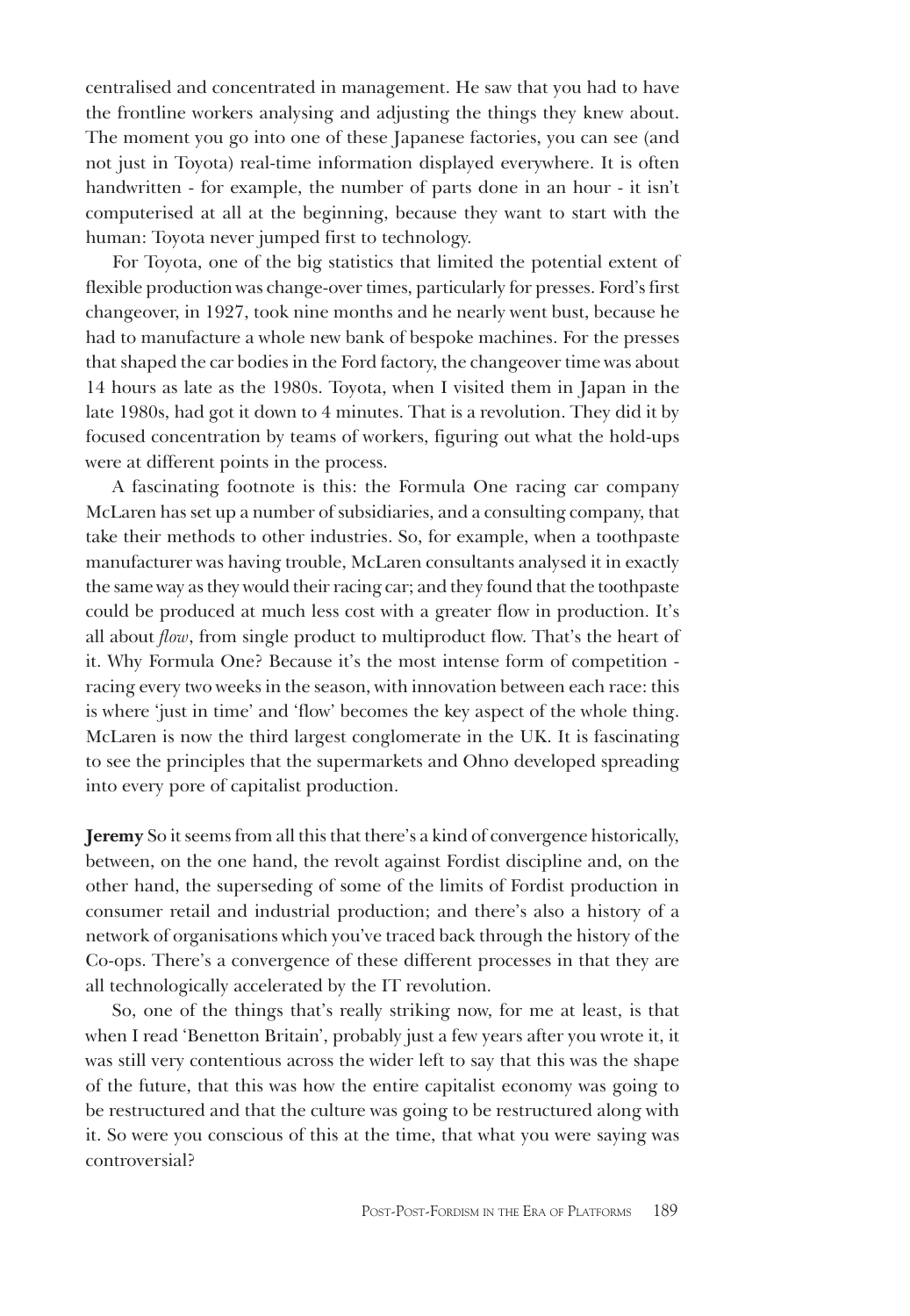**Robin** Well what was interesting about the GLC was that our unit, which expanded because of its role as a kind of 'wedge' within traditional bureaucracy, did contain just about every group there was on the left, many of whom had strong political identities. But one of the things that working in the unit brought home to me was that, whereas if you're an intellectual, you distinguish yourself by difference - by developing a position in argument that forms your intellectual identity - the moment you get into production, you've got to cooperate. You can discuss strategy and what you're going to produce but the demands of practice means you have to collaborate. In the unit everyone had their own tasks, but on the whole the Communist Party people and the members of a whole range of Trotskyist groups lived and let live. Everyone was focused on their projects and trying to understand the nature of territory we found ourselves working in. My writing was merely a contribution towards this process of reflection, and by and large was received as such.

One thing that became clear from that period was that you cannot mix Fordism with democracy. It seems so obvious now, but it wasn't to us then. There were so many attempts on the left to democratise Fordist institutions. It was the project of the Institute for Workers Control, and of many in the co-operative movement. But in a large Taylorised factory how can you have substantive democracy, when the whole project depends on stripping workers of any autonomy? Democracy in a Ford factory was about resisting on the shop floor the management's attempt to treat manual workers as cogs in a machine. It was not about developing enterprise plans while the front-line war of production was raging. Similarly with co-ops. Once you've got a big co-op which has become Fordist in its structure and its production processes, the attempt to have democracy within it is delusory. Democracy has to start with the labour process, whether that is an assembly line or the running of a shop.

 So, in terms of attacks, I was aware that people were producing critiques, but for me it felt as if we were trying to create something new in the space that was opened up by these systemic and technological changes.

**Jeremy** So to what extent were you influenced by the wider movement for workers' self-management and the experience of self-management in Yugoslavia - was that one of your reference points?

**Robin** Oh yes. One of the unit's original members was Mike Cooley, formerly a designer and chair of the technical union TASS at Lucas Aerospace. Mike had led the celebrated campaign to resist closures and instead convert Lucas's military plants to the production of 'socially useful products'. After a long struggle, the Lucas management managed to dismiss him for spending too much time on union business and 'concerns of society as a whole', but the Lucas Plan produced at the time by the workers, and the campaign around it, had great influence. Hilary Wainwright, another of the original unit members, had worked with the Lucas stewards on the Lucas plan, and later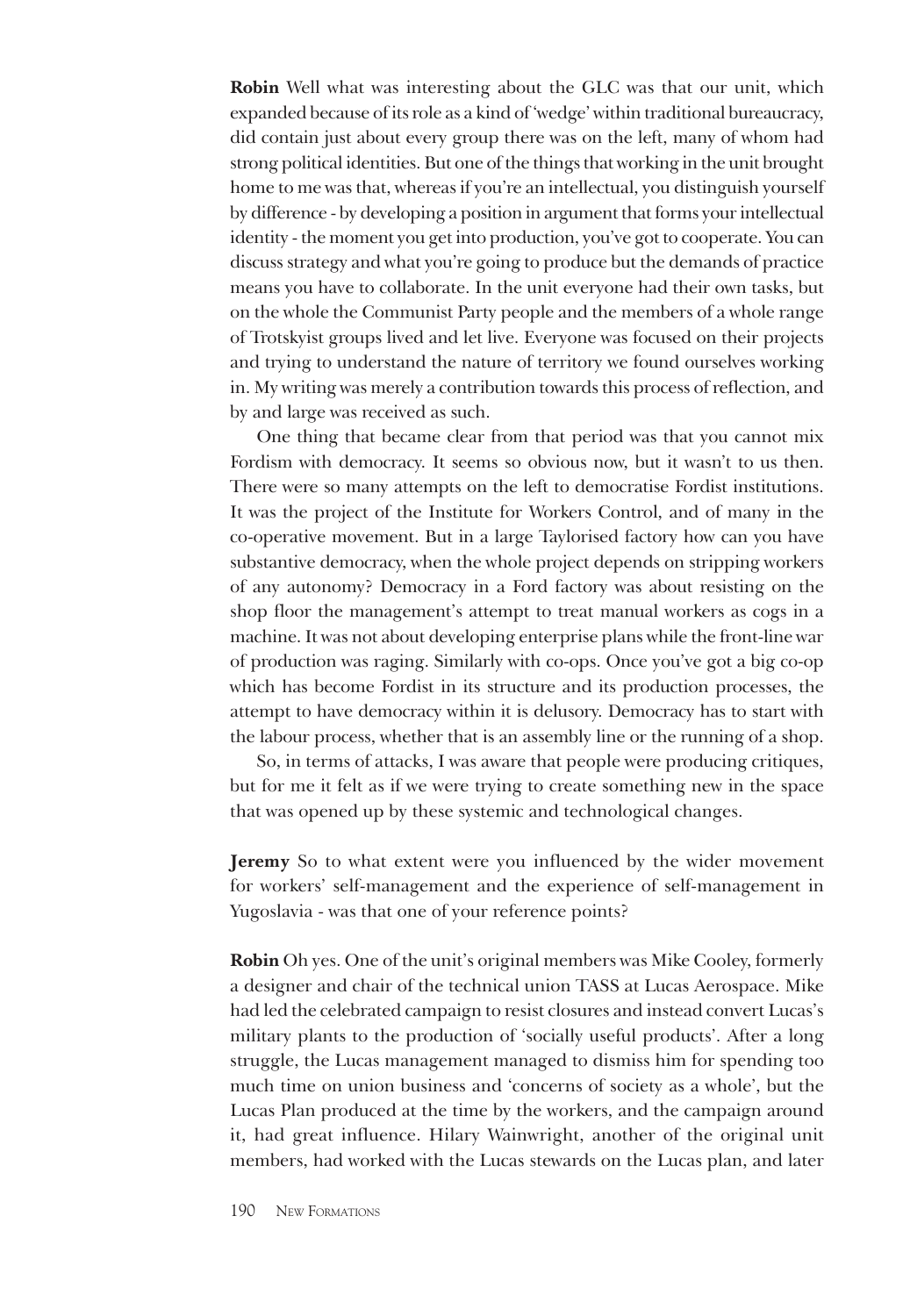with the Vickers shop stewards on Tyneside to produce a similar plan. I had written about the Yugoslav experience for the Institute for Workers Control as part of the campaign around the occupation of Upper Clyde Shipbuilders, in the early 1970s. This wider movement underpinned the GLC Manifesto commitment for workers' self-management and enterprise plans. Hilary's section in the GLC was called the Popular Planning Unit, and many of its eventual 35 members had been shop stewards and involved in various kinds of struggles for economic democracy.

You will notice that the industries at the centre of the workers control movement - such as the shipyards and military factories - were not Fordist. Indeed, the problems at Upper Clyde were the result of Japan having applied Fordist principles to shipbuilding while the UK industry remained centred around bespoke ships produced by highly skilled workers. Workers' selfmanagement was a quite different matter in these industries. Conditions there differed vastly from those in the mass production factories that had been the basis for the growth in London since the 1930s.

**Jeremy** How did the changes you were experiencing get reflected in your strategy?

**Robin** The GLC Manifesto proposed that the new unit should first produce an Industrial Strategy, and then put it into practice. Our suggestion, once we started up, was that we would first engage with the crisis facing London's economy, and then develop a set of reflective papers as we went along, gathering them together as a strategy informed by experience and not just by data and documents. As a result, the London Industrial Strategy we produced in 1985 covered not only some of the productive changes in manufacturing I have mentioned, but also industries that we could see were to play a major role in the next phase of London's economic growth, such as the information and knowledge sector, health, and many branches of what have come to be known as the cultural industries. These emerging sectors reflected many of the features of post-Fordist production.

A number of issues in these sectors provoked significant internal debate within the unit - for example whether to focus on pressurising the BBC to pay more attention to black music and musicians, or instead on supporting the multiple initiatives of small producers. Or whether to save NHS hospitals under threat from Thatcher, as against supporting numerous community health initiatives that addressed particular conditions When I now re-read the 1985 London Industrial Strategy, what is most striking is the central role that labour had in our thinking. We called the whole model 'Restructuring for Labour'. It was reflective of the 1970s, and the influence of the strong economic productionism of that period.

One interesting case that signalled the turn that took place after 1985 was in the food industry. Our initial focus had largely been on saving food-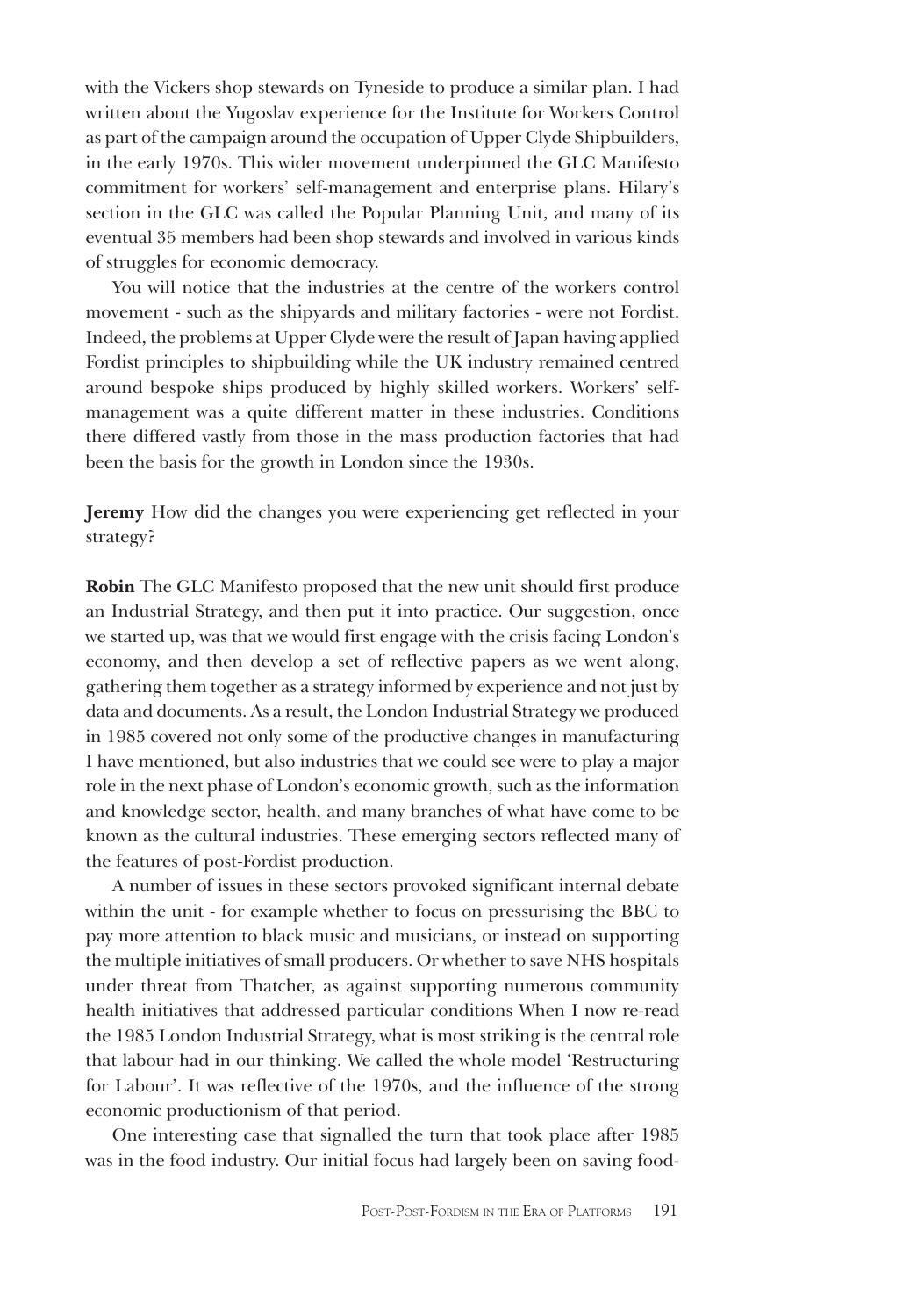producing factories. When we interviewed for a new unit member in this sector, one of the applicants clearly came from the countryside. He didn't quite have corn in his hair, but that was the impression he gave. He turned out to have been a farmer who had been living in Spain. His name was Robin Jenkins and he had written a book on his struggles there over land. He started the interview by saying 'I think you've got it all wrong. It's not 'labour', it's consumers who will force change'. And he outlined a Ricardian position about the way the earth was being exhausted … This was not at all in tune with the approach we had been taking, but his commitment and vitality meant that we immediately appointed him. As soon as he joined the unit he began to organise, around school meals, and the grassroots food initiatives that were emerging. And, thanks to him, we managed to set up the London Food Commission in 1985, before the guillotine came down (when the GLC was abolished by Thatcher's government in 1986). Robin appointed Tim Lang, a former hill farmer, to run it. Within three or four years the Commission's work had led to at least four major food scares and the resignation of a cabinet minister, and had changed the tempo of the whole food movement. Sainsbury's and other supermarkets were some of the first to respond to this, and Tim became something of a food celebrity.

I give you this as an example of a change from a focus on labour as the only subject of social processes, and as the only set of interests the left wanted to defend, towards a realisation that radical politics had to have a wider compass - and a recognition as legitimate and important of the various social movements in a whole number of fields which were not worker-based.

At the same time, things like the IWC were losing ground, as Thatcher's economic policies were decimating the unions. Some people characterise the change as a re-orientation from production to consumption, but I think this is too narrow and reflects only one side of the change. In production what we were seeing was a shift from 'Fordist push-through' to 'post-Fordist pullthrough' centred around the user. And the more you could disaggregate the user, identify them, first by forecasting their behaviours and then in real-time (and all of the technological innovations were helping with this), the closer you could get to genuine mass-customisation. That was only the first change, but it underlay what in those days we called 'post-Fordism'.

#### Post-Fordist Pessimism and Neo-Fordist Hopes

**Jeremy** That's really useful, because I think that speaks to the next thing I wanted to ask you about, which is the shift from optimism to pessimism in the understanding of the implications of these changes. The very early literature on post-Fordism seems to be from a left perspective that is very optimistic about what this all might mean for workers insofar as it might seem to resonate with the objectives of worker self-management etc. On the other hand, the situation more recently, since the 1990s, has been one in which a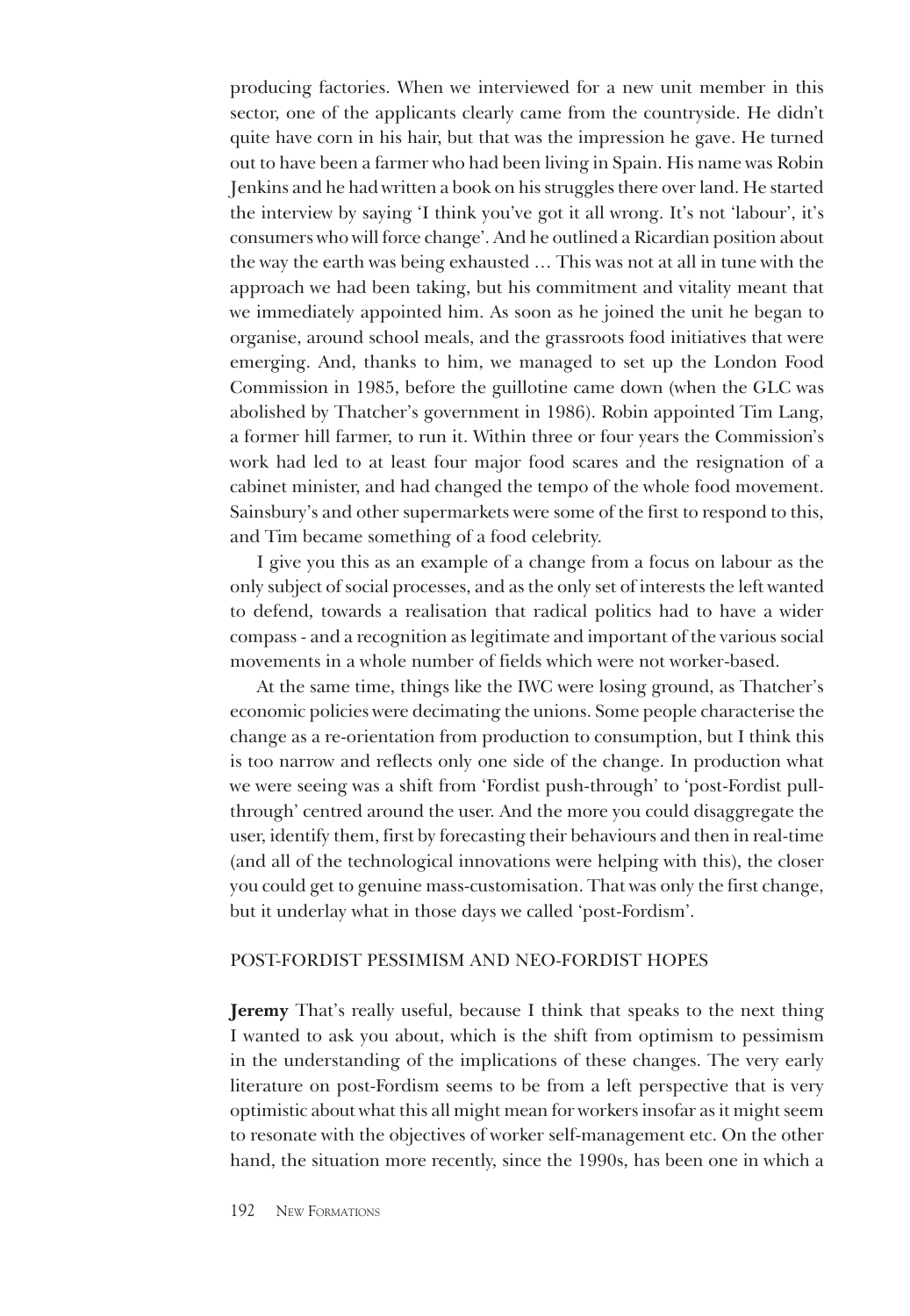much more pessimistic account prevails of what this means for the workforce. The consequences are often seen as quite negative, ultimately resulting in precarisation. In fact those two different aspects seem to be connected in some way insofar as the shift towards the empowerment of people as consumers matches up with a situation in which there is a difficulty in workers being able to exercise any degree of agency *qua* workers.

**Robin** Well, I'm not sure if this entirely answers the question, but one of the things that was being enabled by this new technology was the unbundling of the corporation with the growth of subcontracting. The state's version was privatisation, but, as we know, it had also been happening in firms. I'd become aware of this when I was working at the Institute of Development Studies at Sussex University, because in the post-colonial period the big multinationals had begun to do this in primary production. It was their way of somehow finding a new mode of control: moving from the disciplinary period in which populations were directly governed to establishing control through contracts and their domination of technology and markets. Maureen Mackintosh, one of our colleagues at the GLC, had undertaken detailed studies in Senegal of this movement to nominally independent smallholders in the late 1960s early 1970s. For the firms it was a way of resisting the danger of unionisation in the period after colonial independence.

From the 1980s there was a similar pressure for corporations to 'slim down', and for the Fordist operations to move to the periphery. There had always been 'peripheral Fordism' - the kind of 'fag-ends' of Fordism that had marked much of the import substitution industrialisation of post-war Latin America and parts of Asia. But these formerly peripheral locations then became, contrary to our expectations, the great centres of global Fordism. In the 1980s and 1990s, once production processes could be codified, they could be moved East and South - both in manufacturing and then services, leaving stripped-down corporations with their strategic, research, design and financial functions in the core countries.

 So it wasn't that Fordism had disappeared, but it had been removed as the dominant paradigm in the North. It was exported under various headings as 'development prospects' for the South, creating a new proletariat, with all that that implies.

I don't know if you can really talk about 'optimism' in these circumstances, but we can say that there's no way the Chinese will be able resist the rise of a labour movement, when they have as many as 40,000 workers in a single factory.

## The Attention Economy and the Death of the Brand

What does this mean for the workers who remain in the old 'centre'? Well, when you have the proliferation of products and the transformation of processes that results from the IT revolution, there is intense pressure to innovate. That's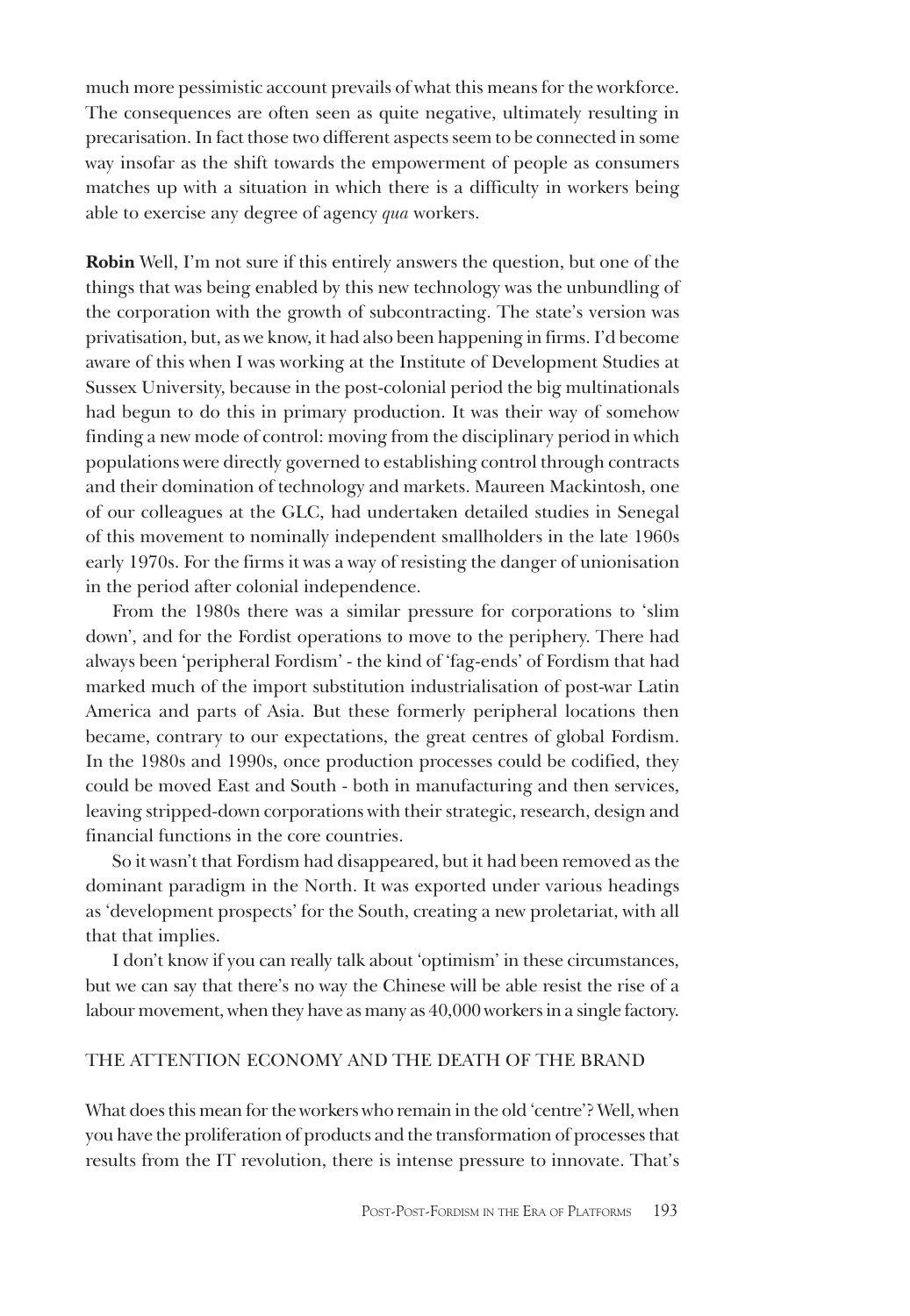why all management schools (and national industrial strategies) put so much emphasis on innovation. You can no longer freeze products and processes as Henry Ford had to do after producing the Model T in 1908.

What we have to ask is: 'what kind of innovation?' Some of that innovation is in processes and products; but a great deal is in the cultural sphere, and in what we might call the 'attention economy'. In many consumer industries, marketing in its widest sense has become the majority of company spending.

It was always significant in the Fordist era, but at that time it was 'mass' culture, a kind of battle for mass attention in which the brand was central. Now I am not so sure. I wonder whether the brand is not a mark of Fordism, and whether we're moving beyond the traditional brand, which is after all merely a summary form of information. It's very condensed. It's information-thin and association-heavy. Now the internet is blowing open the mass brand and putting it on the defensive. A fault in a Toyota, or a food poisoning from a Master Chef, becomes news worldwide. MacDonalds takes the offensive and sues, but MacLibel becomes the costliest marketing mistake in mass brand history.

The proliferation of products, together with the internet, means that there is so much more granular information that consumers can take in and choose from. It can be discussed and ranked. As with physical products, the consumer becomes part of the production process of marketing. They are canvassed, asked for feedback, and for ideas. Firms target opinion makers, and 'lead' consumers. They pursue strategies of 'viral marketing'. The company brands start to fragment. Rather than disappear, we see each product becoming its own brand, above all new products promoted and targeted through the internet. Of the estimated \$600 billion global spend on advertising in 2015 (itself only a part of total marketing expenditure), one third will shortly be digital, and one quarter will be focused on mobile phones alone. This is a new world of post-Fordist consumer culture.

The result is an uninterrupted growth in the numbers of people working as cultural producers - market researchers, designers, writers, film makers, ethnographers, advertisers, musicians and webmakers. Alongside them are the systems managers - such as financiers, accountants, and lawyers - and the researchers and developers. Some of this growing workforce of immaterial labour is employed directly by the large corporations. But many are independent and become brands in themselves. As one web designer put it, every font, every statement, every CV, a freelancer puts on their website has to be seen as part of an integrated personal brand.

Guy Standing sees these freelancers as an important part of a growing 'precariat'. I take the same approach as André Gorz. Cognitive labour is now central to all of these immaterial processes; and the fact that one condition of effective production is now cognitive labour produces various openings and paradoxes. The year I spent at the Design Council, working with designers, suggested a tension at the heart of this form of work. In one sense the means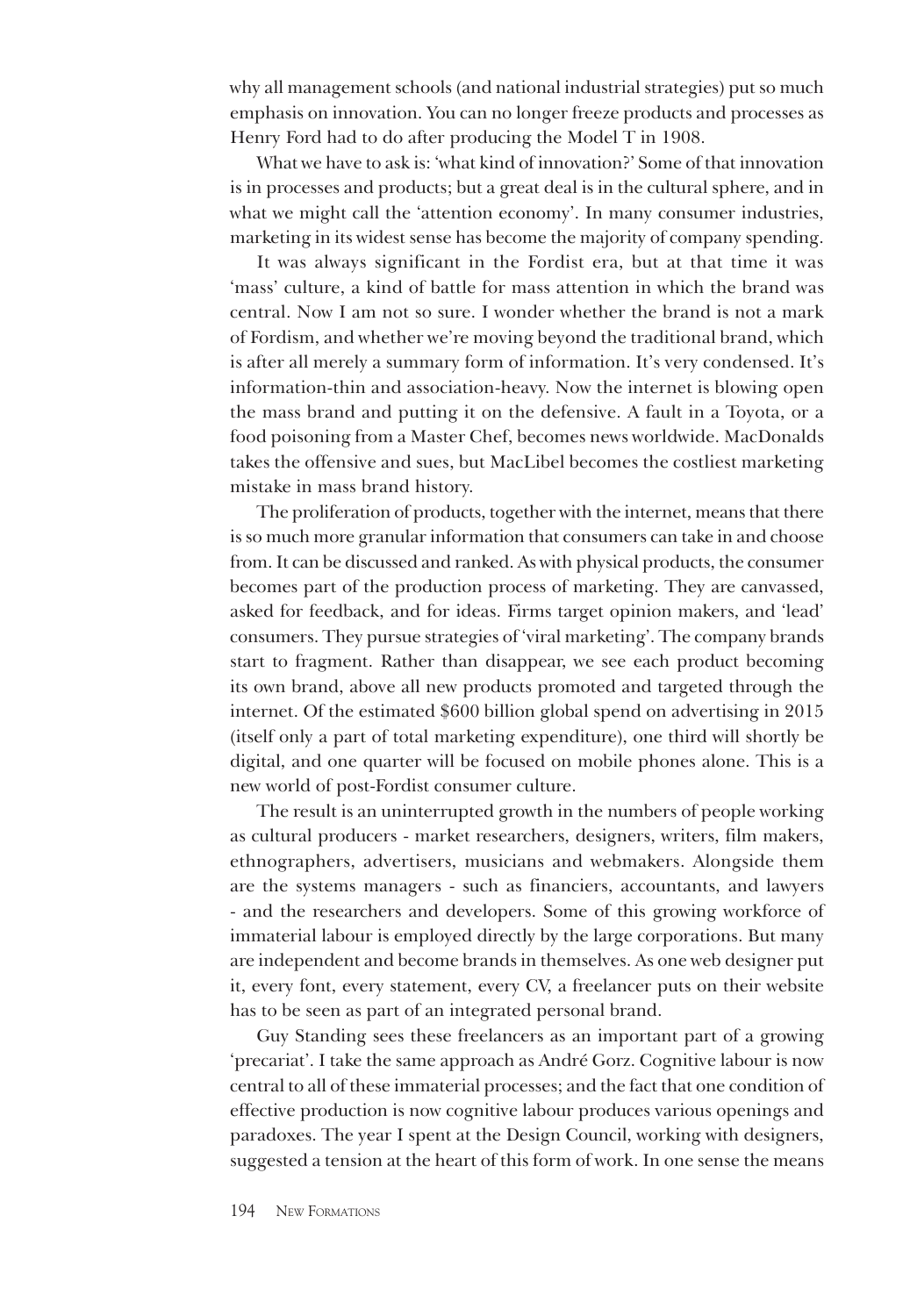of production have been internalised within labour and cannot be entirely appropriated *from* labour. Capital is always trying to codify this knowledge, but there are things that cannot be codified. In an era of continuous innovation, there are limits to automating the immaterial in order to deskill cognitive labour. Capital has to readjust to this and find a new accommodation with its cognitive labour.

Young designers will look at a project or company and say to themselves, 'I'd like to go and work with them. They're an interesting group. I will learn there and make interesting contacts. I will accumulate knowledge and experience within myself which I can then use in various ways and return to the market'. Employers have to take this on board. They can't just offer the Taylorist deal of higher pay for less skilled work. So you get firms like Innocent who make a work-life pitch. When I passed the Innocent head office the other day, you can see the workers there playing table tennis and sitting on sofas - a kind of Google lifestyle - and this is Innocent's attempt to create a place that is more like home than a workplace. I think that is a decisive shift.

**Jeremy** I think that formulation you offered there is very useful, about the problem posed for capital by the fact that some of what it needs remains, as you say, 'inside' labour. For me the implication is partly that what has to be developed under these conditions of cognitive and communicative capitalism is a set of potentialities which capitalism requires labour to develop, but which can't be fully expropriated to the extent that they could under the industrial model. But capital is always looking for ways to expropriate it fully.

**Andrew** I think that's one of the issues about languages. Language is a really big area for people developing computer software - how to extract patterns of information from natural language: you see it in healthcare for example. I think that chimes very much with what you're saying, about these forms of tacit knowledge that workers possess, which are something that is shared through language. I wonder if there aren't processes of codification and extraction potentially within software that are really trying to address that problem.

**Jeremy** This is the argument about automation isn't it? - that we're about to see this massive wave of automation of various tasks, like accountancy, low level legal work etc.

**Andrew** Well a lot of that stuff is already outsourced.

**Robin** I think this whole area is one of the key practices for capital now. It is a central part of the infrastructure of business: the means of control. Information systems are central here. If these can be codified and privatised, it is possible to set parameters for labour throughout the system. You can see their importance in the developments in education, with the growth of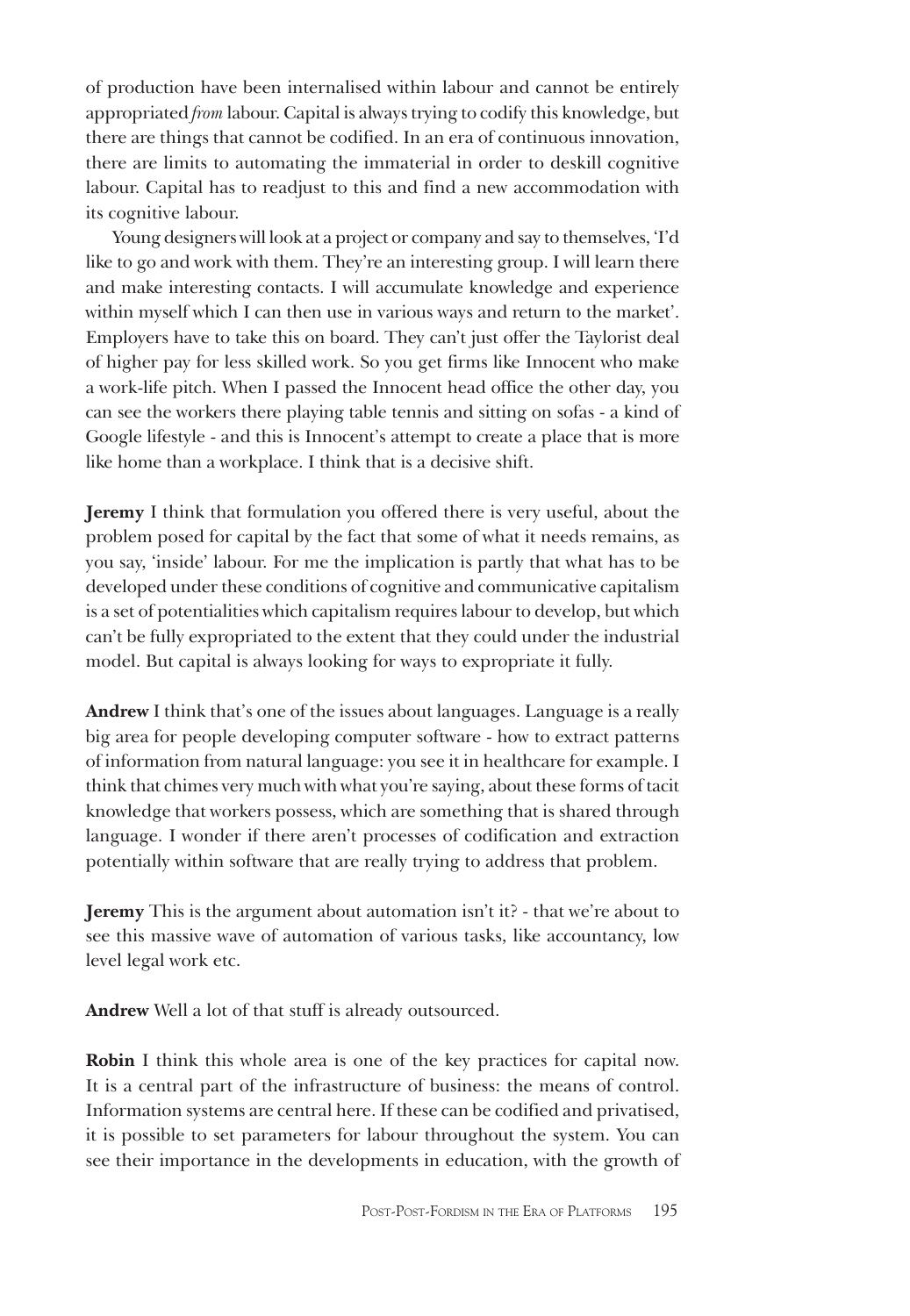private chains that are taking over school after school. The school becomes merely a branch office for those controlling the back-office systems. The same is happening in social care. The progressive alternatives have focused on the 'front office' part of these systems, not on the back office and systemic control elements.

Having said that, not all can be codified. In many industries there is a constant interplay between creativity and codification. I recently read a study of a Danish firm called Unimerco. It was a machine tools company, the kind that has been undercut by China and the Far East, since producers there can now copy any machine tool automatically and make it more cheaply. Faced with this challenge, Unimerco converted themselves from machine production to servicing. They found that their advantage was that they were close to their manufacturing customers, they know them, they know the kind of equipment that they want, they are on hand to sort out glitches, they can anticipate along with the customer what the next move in the industry will be. Unimerco's role became that of being on top of the global development in machine tools. This is an informational function. They went to the world trade fairs, brought back the intelligence and said to customers: 'This is where it's happening; we could develop it like this; we needn't do it ourselves, we could actually get the Chinese version and then customize it for you'. What they recognised explicitly is that they were, at their core, a firm of cognitive labour, in which there is a constant process of development. They always looked to see if knowledge could be codified, yet knew that you had to have tacit knowledge to apply and customise the codification. That tacit knowledge might itself be codified. but that too needs further tacit knowledge. and so on. It was a constant movement of codification plus the tacit, never the eradication of the tacit. The moment you lose the tacit, living labour, the codification atrophies.

**Jeremy** So are there implications of that for forms of social and political organisation?

**Robin** Yes. Unimerco issued shares to workers in the firm. I visited a similar company, an Italian workers co-op, in ceramic machinery. They too had become a service organisation - the Chinese couldn't do it because they couldn't speak or relate to the customer. We were taken into the 'boardroom' where the members of the co-op would go, every month, to hear from the management whom the workers had appointed, how it was going. I asked them 'How many members are in the co-op?'. They replied 'we've got 175 members out of about 1,200 in the workforce'. The members have to be between 25 and 40 years old. They buy their way in, and then can cash in when they leave. When I asked 'Are these skilled workers?' the reply was that they were. And this made me realise that the co-operative structure was a way of locking the skilled worker and their knowledge into the firm. It allowed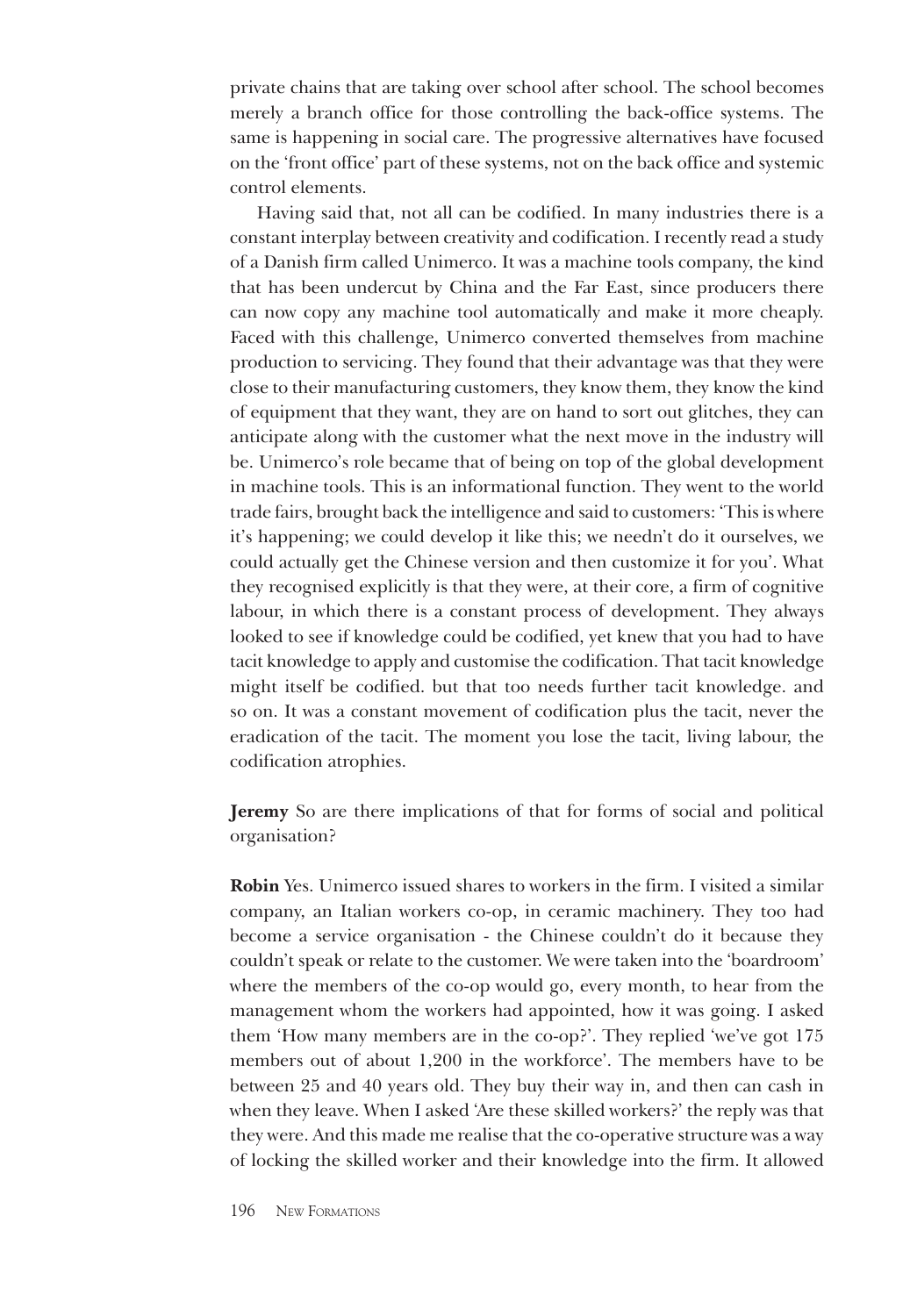the co-op to develop a sustained body of skilled and experienced workers, which had made it the leading ceramic machine maker in Europe. 'What about management, are they members?' I asked. They answered without pausing: 'Oh no, our current managing director's 45 and so he can't be a member, and anyway sometimes we like to sack our MDs - we sacked the last one.'

I found a similar thing during a time with the Welsh Co-operative Commission last year. In Wales one of the places where there had been an expansion of co-ops was in instrument companies, high tech ones, which mostly employed cognitive labour. We met with four of these new co-ops. Each had been started as a private venture, but when it had come to the founder's retirement the children hadn't wanted to take over, and had said 'let the workers buy you out and we'll take the money'. These firms then turned into worker co-ops. The people running them were peers. They sounded more like people in university departments in the old days, except the professors would have been elected. That, I think, is one way in which this shift towards immaterial labour will be reflected.

**Jeremy** Do you mean a generic rise in co-ops, or in different forms of management?

**Robin** Not necessarily strict co-ops. It can be different forms of mutuality. Workers like this want some engagement, some involvement, some stake in the thing, which is reflected in start-up companies, when people are given an equity stake. So it needn't be a cooperative stake, but it is a sense of stake.

### The Era of the Platforms: post-post-Fordism

**Jeremy** And in terms of periodisation, are we still in the post-Fordist moment?

**Robin** No, we've gone to post-post-Fordism.

**Jeremy** And what's the difference between post-Fordism and post-post-Fordism?

**Robin** Well post-Fordism was about the production process, and its transformation: the sudden switch in gravity and magnetism, from the push to the pull; and the various subjective changes that went with that. The new subjectivity and the new post-Fordist production started dancing together, each finding interesting aspects of the other and sometimes crossing over.

 So we saw the emergence of the consumer as producer as a developing feature of post-Fordism. There has been a growth in the DIY economy. With some products the parts are assembled by the consumer according to the design of the manufacturer (as with flat pack furniture or with standard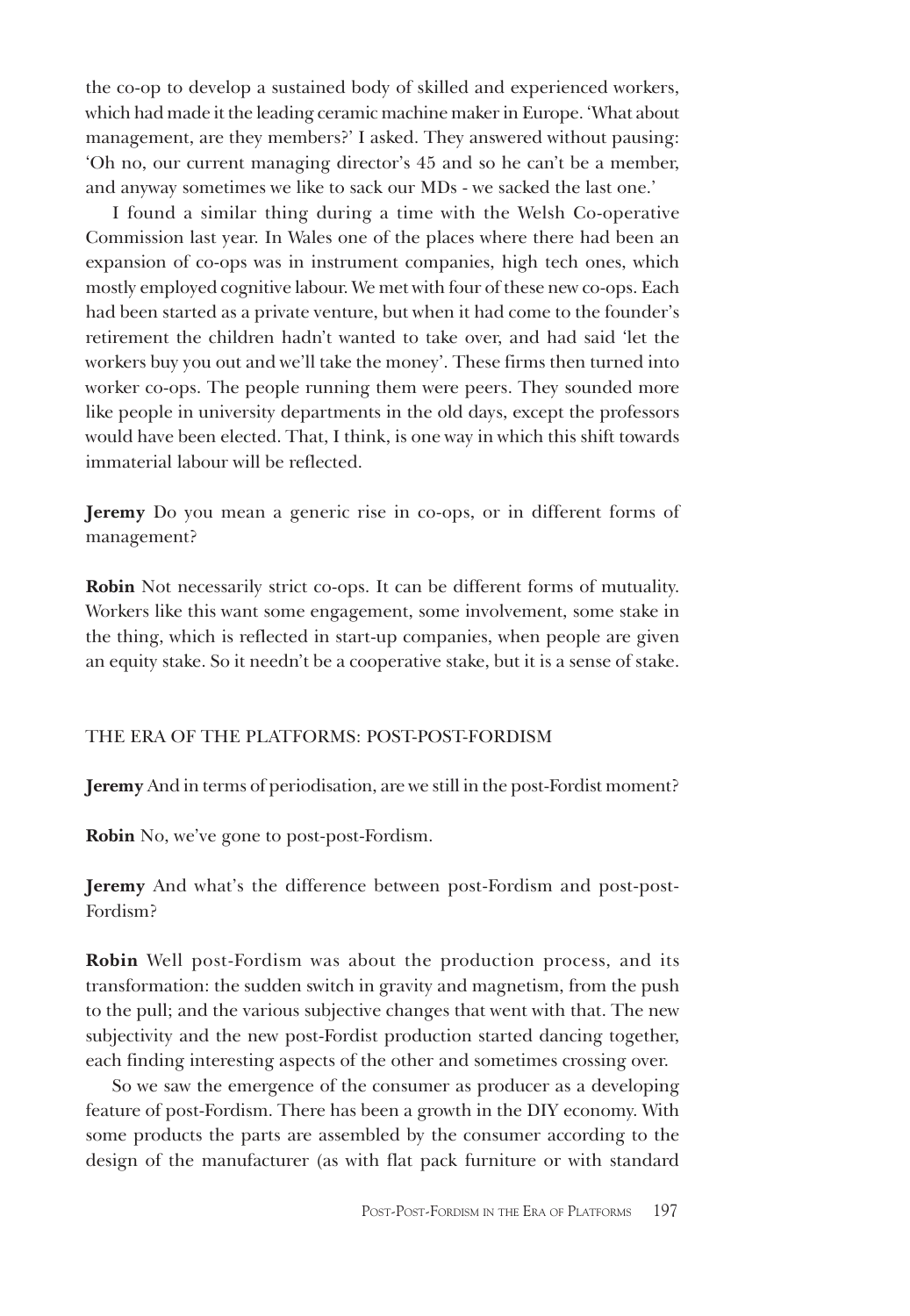Lego); or they are assembled by the manufacturer according to the choice of the consumer (as with Dell computers;) or assembled by the 'produser' according to the design of the produser (as with advanced versions of Lego). Toyota even applied these self-design principles to housing.

What has now grown out of this is the era of platforms. The decisive date was 2003. That was the year when Silicon Valley realised that they had to move from content to platforms. Just as traditional money has no concern with the content of the commodities whose exchange it enables, so platforms present themselves as innocent of content. They enable others to share content (Google) or exchange content (EBay and Amazon), or simply communicate (Facebook and Linked In).

As it has turned out the new platforms are far from innocent of content, but they relate to content in a different way. They may not have to produce content. That can be delegated to others, like a modern version of the putting out system. But they have great interest in the substance of the content and the identity of those who are using the platform. Because it is that kind of information which for many of them is their main source of revenue. EBay and Amazon may take a cut from the exchanges they enable. But Google and Facebook make their money as intermediaries for the advertising industry. They have become core suppliers and hosts to the attention economy.

In this they are similar to many modern forms of money. Credit cards act not only as mediums of exchange and sources of credit, but also as sources of laser information: about who is exchanging and what is exchanged. It as if all our coins no longer simply carry the queen's head on them: they also have a microchip within them, one that can watch our every transaction.

That is the capacity of a platform, and, just as the informational role of money has led to the proliferation of currencies (in such forms as storecards, loyalty cards and air-miles), each of which is an enclosure of information for the use of competition in the attention economy, so platforms too are specialised, but they hold within them the hunger to extend. It is no accident that Amazon has moved into banking functions offering national and international payments systems, and in 2013 introduced its own currency, Amazon Coins.

For post-post Fordist capital, it is less the control of bounded systems that is important, but the control of platforms and their information in distributed populations.

What are the implications of this new phase? What has it done to social relations, to forms of exploitation and the accumulation of capital, and to the possibilities of resistance to and autonomy from capital? Michel Bauwens, an inspiring lead theorist and promotor of the new commons movement, frames the issue in terms of value. He sees users of the platforms as creators of value, part of which is appropriated by the owners of the platforms. For this reason he refers to Google and Facebook as 'netarchical capital'.

My feeling, however, is that it is not about value in a Marxist sense, nor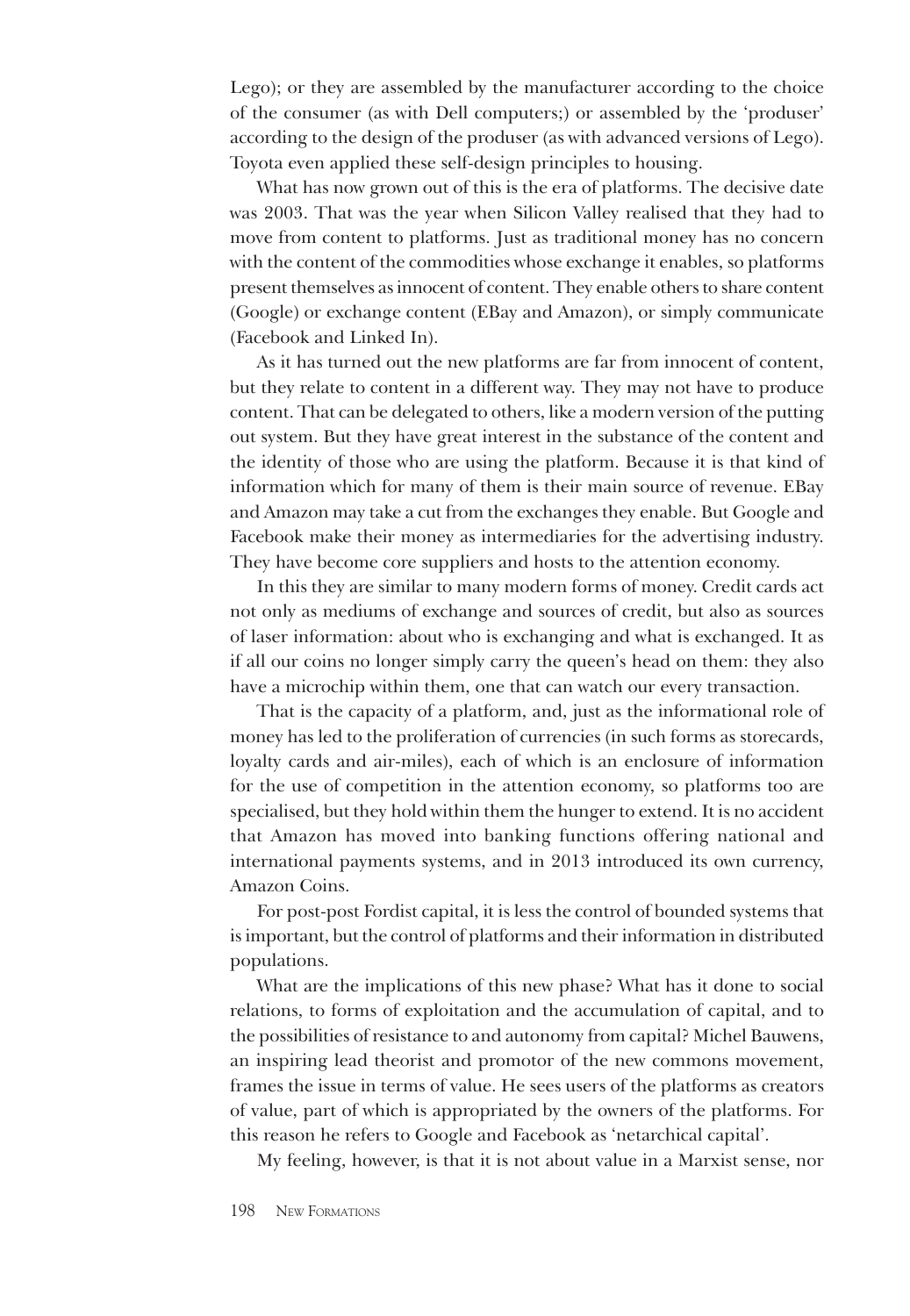about the exploitation of labour. Platforms are a new kind of economy, in which you can talk about labour, but it isn't labour in the sense that we once conceived it, nor is the relationship between user and platform that of capital and labour. The time I spend in looking something up on Google is not creating value from which Google takes a cut. Google makes its money, like a bank or a merchant, from taking a slice out of the value embodied in the commodities or services which I might buy as a result of seeing the sales pitches from companies in the 'real economy'.

Michel Bauwens proposes another category of appropriating capital, which he calls 'anarcho-capitalists', as exemplified in a currency like Bitcoin or a platform like Kickstarter. The latter kind of platforms are based on a quasi 'dating agency' model - matching one person to another, or one bit of information or bit of finance to another. Uber works on the basis that it tells the mobile user 'I've got a cab - You're there - I'll pick you up'. Sites such as Airbnb and Couchsurfing allow people to operate and synchronise with each other. They encourage civil collaboration. And these different types of relationship are both being enabled and at the same time being used for profit by those controlling the platforms.

If it is not direct exploitation, what then is going on? One lens through which we could view this is that of the socialisation of labour, a concept that was central to Marx's account of capitalist development, and in particular to his theories of technology, and the concentration and centralisation of capital. He traces the expansion of this direct socialisation from simple co-operation to manufacture through to machinofacture; and we could add systemofacture.

Contemporary capitalism has in many ways tried to reverse the movement to direct socialisation by fragmenting labour. Capital may not have read Marx but it recognises his point only too well. So it has changed strategy, through sub-contracting, automation, partnerships, or moving production to places where it will take time for the direct socialisation of labour to lead to industrial and political resistance.

**Jeremy** Isn't that the key thing? It seems to me that on one level the socialisation hasn't stopped, it's even intensified, but the key problem for them is to find modes of allowing that socialisation to continue and intensify without it actually having political ramifications.

**Robin** It may help if we recast Marx's discussion in terms of the socialisation of information. Labour no longer has to be in a single factory or firm. It can talk together and organise across spatial and organisational boundaries. The internet has greatly extended the space and capacity for labour's responses to capital

It also opens up the potential for collaboration. The key word is open: open source, open knowledge, open learning, open data, open innovation, open production. The internet has enabled a platform like Wikipedia, or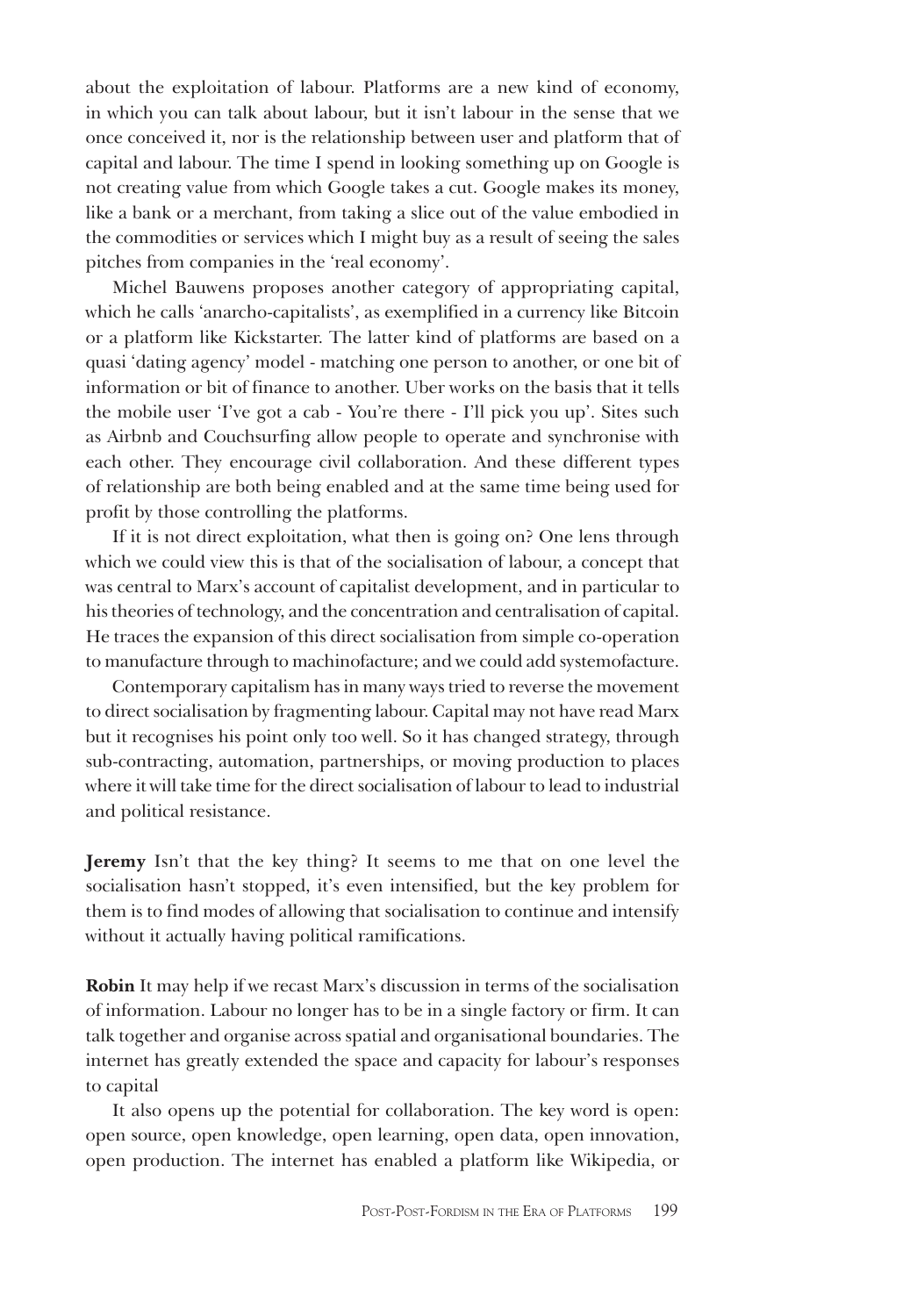joint project like Linux, at the same time as it has given birth to Google.

This leads straight into the issue of the 'commons', because the socialisation of information, and its sharing, creates the potential for an autonomous collective intelligence on a planetary scale. In this new economy of the commons, the form of license becomes a key area of contest, about who owns what, who has access to the collectively produced knowledge and so on.

This in turn leads to a third form of socialisation, which we might call 'civil socialization'. I would like to distinguish it from the socialisation of information, for it is about the capacity of us as civil beings to socialise directly, to act directly, to discuss directly, to produce directly: to produce not only ideas but also, say, an open-sourced car, by collaborating. Bauwens has established a core platform for this new collaboration, the P2P Foundation. The extent of peer to peer collaboration is already remarkable. It is bursting through the bounds of the old form of socialised civility - which tended to be bound by space - yet is still able to link this new 'collaboration without boundaries' back to specific places.

We talk about optimism, but it's not a question of pessimism and optimism. It is a question of where are the possibilities, and, through understanding the contours and modes of operation of the new economy, whether or not we can collectively organise ourselves as so many communities of interest, including labour, in other words as directly socialised citizens.

I'd like to draw a key distinction between the current phase and what has gone before. As Marx pointed out, time economy was at the core of capital. Saving time has been the driver of technological innovation and capital accumulation. Speed has now reached the point that US stockbrokers site their offices near servers rather than Wall Street in order to gain a second or two advantage over their trader competitors. Time is measured in femtoseconds or billionths of a second.

Platforms are about space rather than time. Geographically they reduce space, but their aim is to expand in the social space of those using their platforms. They act as socialisers of this social space, and although netarchical capital then connects this economy of social space back into the conventional commodity economy of time, the possibilities of an alternative 'social space' centred round platforms on the global scale is quite new. Given the many gathering material planetary constraints on the ungoverned growth of capital, I think we can see emerging a new economy of space that potentially challenges the prevailing current industrial economy of time.

**Jeremy** Can I ask you both - where do Snowden's revelations relate to this, or what do they tell us about the state's response to this? I will start off with a suggestion which you can respond to.

Partly I've been thinking about the Deleuze control essay - and it's so minimal and suggestive that everyone has their own version of it - but the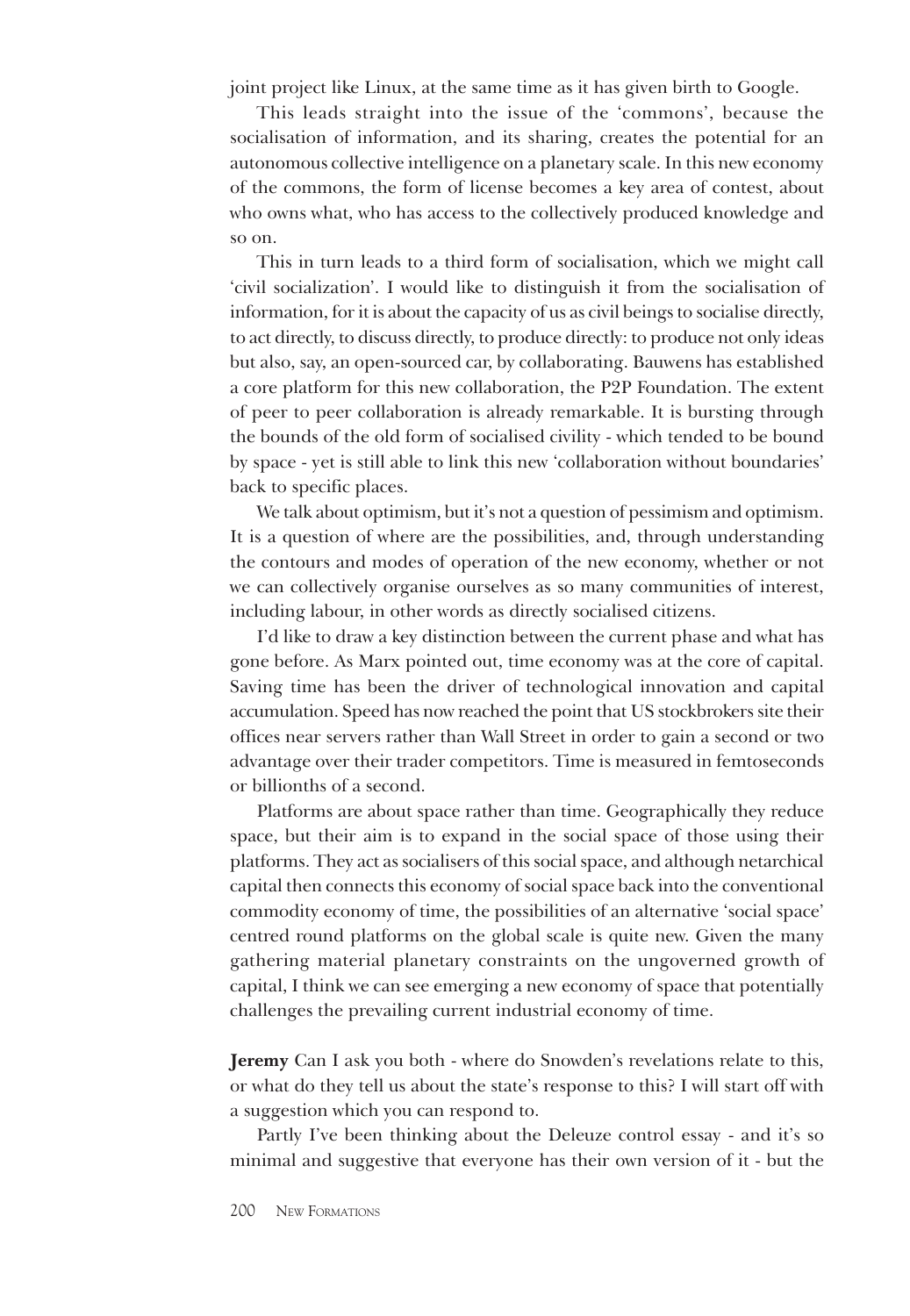version of it I use when I teach is that there are several key aspects. The argument is that, compared to disciplinary society, which we could say matches up almost identically to Fordism, system management is inherently less concerned with content, less concerned with the ideas in people's heads, less concerned with norms. It's more concerned with mapping and managing relationships and with anticipating behaviours, and so the Snowden thing always seems to me to be a really interesting illustration of this, in that, compared to the way the state was operating throughout the Cold War, they don't really care that much about the content of what people are saying. They're not trying to map that too much, and they're not trying to force what people think into particular patterns. What they're trying to do is make sure they know absolutely everything about who's talking to whom. Rather than knowing about the content of the messages, they're bothered about the metadata, and they're bothered about trying to anticipate patterns of behaviour. So I think that seems to say something about the way the state, or institutions of government - whether that's corporate government or state government - are increasingly concerned with this question of relationships, and mapping, understanding and pre-empting relationships. I was thinking when you were talking about that 'dating' model, that, essentially, the function of the system or platform is to generate links, to generate connections, to generate relationships, to anticipate likely relationships between different units of information … So there's something there, and I suppose the thing I'm wondering about is the extent to which - just as the disciplinary state at one point in its history becomes the mechanism by which capital is itself disciplined, arguably, during the high years of Fordist social democracy - it might be necessary to think, to some extent, about institutions of government in the twenty-first century, even progressive ones: that they are going to have to operate according to similar mechanisms; that they're also going to have to be about the facilitation and anticipation of relationships.

**Andrew** I wonder whether mapping is really the right term. It's seems to me it's more about modelling relationships - that would provide the conceptual bridge between something like the Snowden revelations and other areas in which IT is a big deal, such as the whole 'big data' thing. The excitement about 'big data' is really an excitement about this possibility of perpetually generating models for how relationships are taking place and then using that information: in recommending things, etc, etc. So it's not really about mapping, it's more about modelling. And that would tie in with all this stuff you get around behavioural economics, nudging people, pushing people in certain directions: and, yes, the precise details, or the precise content, areunimportant really.

**Jeremy** I'm really struck by the idea that it's not about content, it's about the platform … I mean that arguably sums up the nature of the shift from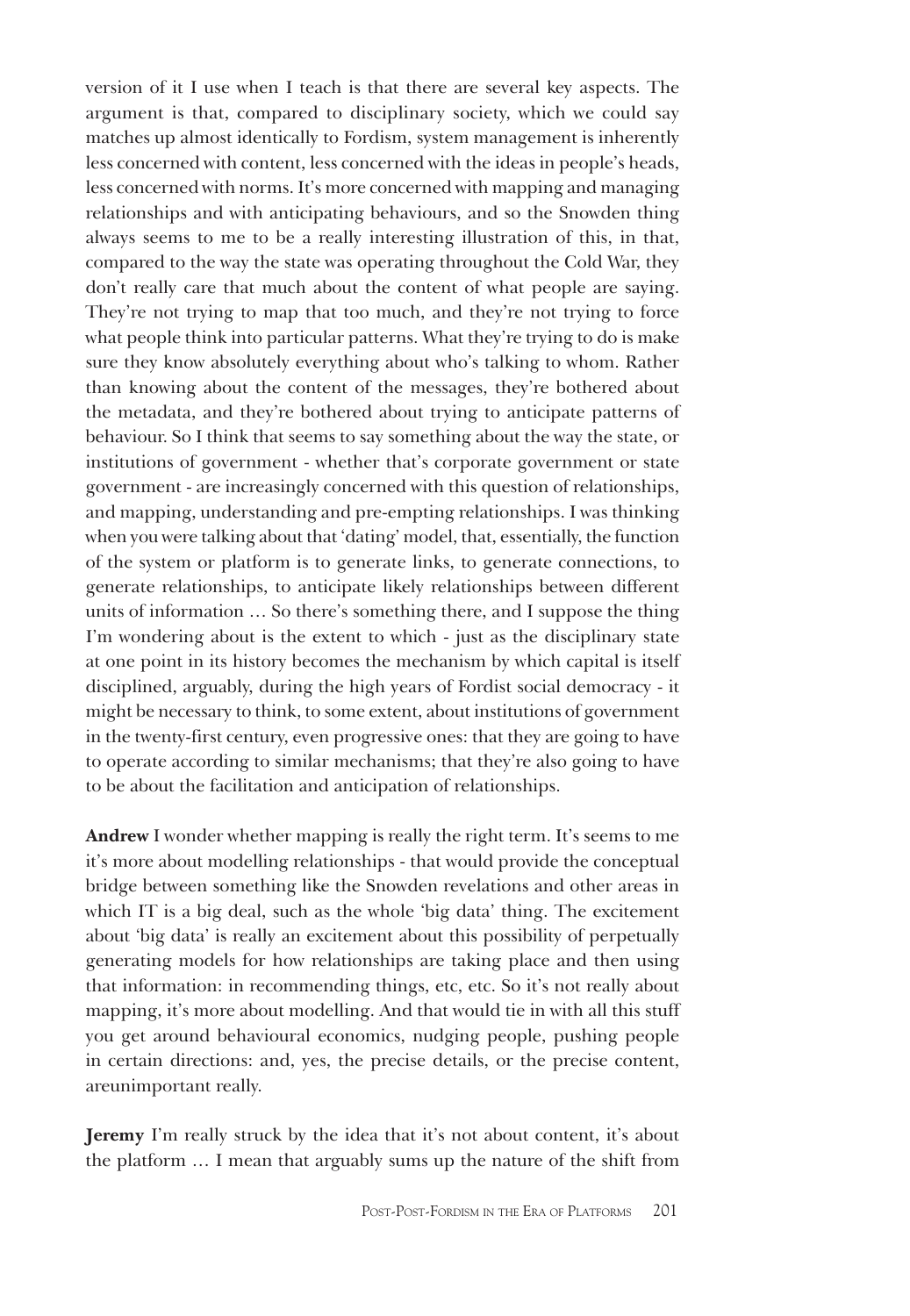'disciplinary' to 'control' society, doesn't it?

**Andrew** Isn't there an argument that if you can control the infrastructure, if you can bring people into a platform, then you can shape the platform around them once they're in, which is what tends to happen. For example, you get somebody into Facebook, then you start changing the platform around them, and so you shape what they can do, you run little experiments on how you think people should be relating to each other and so on. So controlling the infrastructure is the key thing there.

**Jeremy** And also, crucially, you have to allow them a latitude, because what you really want them do to is to generate data for you, that is useful, that represents value or potential in some way.

**Andrew** And I think also the thing about platforms is that you move from a situation where people are buying a phone, to one where it isn't actually a phone: it's a very powerful computer. But you don't programme it: you buy applications and then you're tied in to Apple's infrastructure, and then there's a closing down of possibility there I think, at the same time as the infrastructure affords all sorts of possibilities. That's a Jonathan Zittrain argument about 'generativity', and the way in which tech corporations are responding to the possibilities that people are exploiting with file sharing and so on, which is to make it difficult by bringing them into enclosed technological spaces. So I suppose there's an issue there around the interest in infrastructure and the interest in the platform: that the platform is easier to control in some respects.

**Robin** I think the idea of enclosure is a useful one here: the battle for enclosure - that's where I think the commons discussion has taken us. I'd like to answer your Snowden question by distinguishing the private economy from the state, and the state's concern for some kind of discipline/control.

As regards the private sphere: my starting point is the one I mentioned earlier about the significance of the economy, at a time when we have so many things, too many things, and so much on offer. When there is such a ridiculous amount of choice, and a *huge* quantity of information about those choices, quite apart from all the other aspects of daily life, the question for any particular corporation is, how do I get people to pay attention to my product.

To return to Google. Google is about producing not intermediate goods but intermediate information for those who are engaged in trying to get attention. It is not itself concerned with trying to get attention, nor with the objects it is dealing with. It is concerned with its clients and the data it gathers. The image I have of it is of the farmer harvesting her or his crop - they are concerned with fertility and the generation of more and more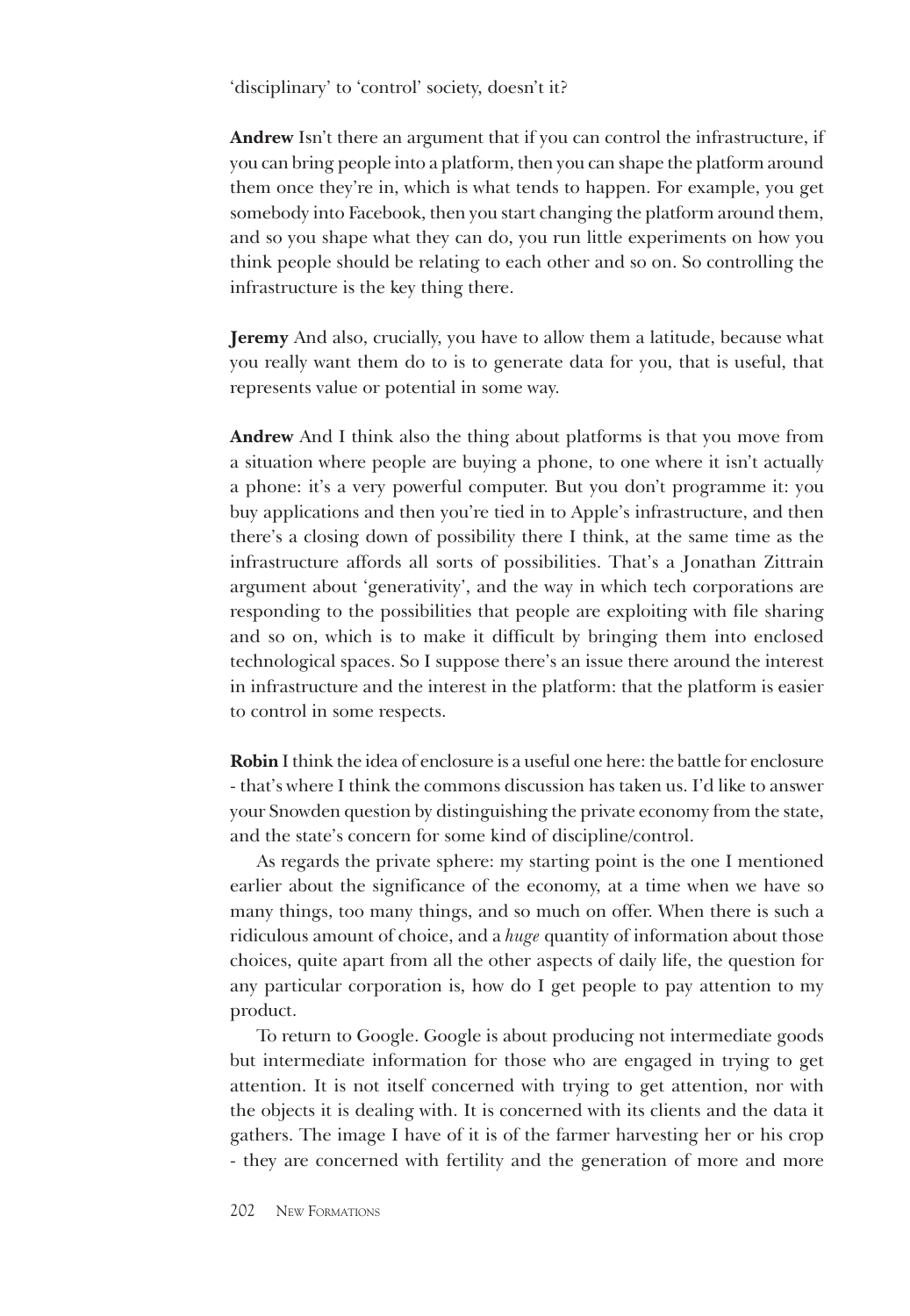granular information, so that they have more to sell in the form of charging for advertising.

I don't know if you've seen Shoshana Zuboff 's work: her current work is on what she calls 'surveillance capitalism'. She thinks we are at a new stage, because firms like Google and Facebook are in the business of creating a twenty-first century version of the panopticon. She gives the example of Google's electric car project. When I first read about this I thought 'well, they've got so much money, they're putting it into green projects, that seems like a good idea'. Her reading of it is that what they want to do is to track all our movements, where we go, with how many people, how fast we drive, and so on. Their over-riding interest is to get into every aspect of our lives - it could be via Google glasses, or wearable clothes, or the beds we sleep in, it could be … anything. They want to generate data about *individuals* - it's more than just relationships. For them the data needs to be at the cellular level - because it can then be assembled and sold and resold in different ways and packages. In this sense they have an interest in individual content to the extent that it can be 'commoditisable' or valorised. On the other hand, I think you're right to say that their interest in content is in other senses neutral, and that what they are concerned with is patterns, and the sale of wide ranges of data to those who wish to use it to shape behaviour.

It is an extraordinary project, and it means that we are entering into a further form of alienation. For Marx, in a market society, social relations appear in the form of commodities, which represent so much alienated labour. In this new era, the knowledge we have about ourselves, how we live our daily lives, where we go, what we read and write, even what we say, is appropriated by corporations like Google and returns to us in the form of commodity promotion.

On the question of who will take over, in the great battle of the Titans, my sense is that it will be Google rather than Apple who wins out. The key cards are possibly in their hand.

I think you're also both right to say that the state has an interest in patterns, and the shaping of behaviour, in this case for the sake of social steering and control rather than the promotion of particular commodities. One of the features of the neoliberal era is a shift from direct regulation to the use of market signals as policy instruments (in relation to the environment for example). But, as Andy suggests, the nudging can take other forms, such as the state's own entry into the attention economy, through publicity campaigns and what is often called 'public education'. What this approach shares with the market version is the idea of the individual as the free agent, responsible for their own decisions and actions.

On the other hand the state does in some fields have a direct interest in content - for example, whoever uses a particular word or visits a particular place or website can then be identified and brought within the traditional physical forms of state control. Snowden's revelations showed the extent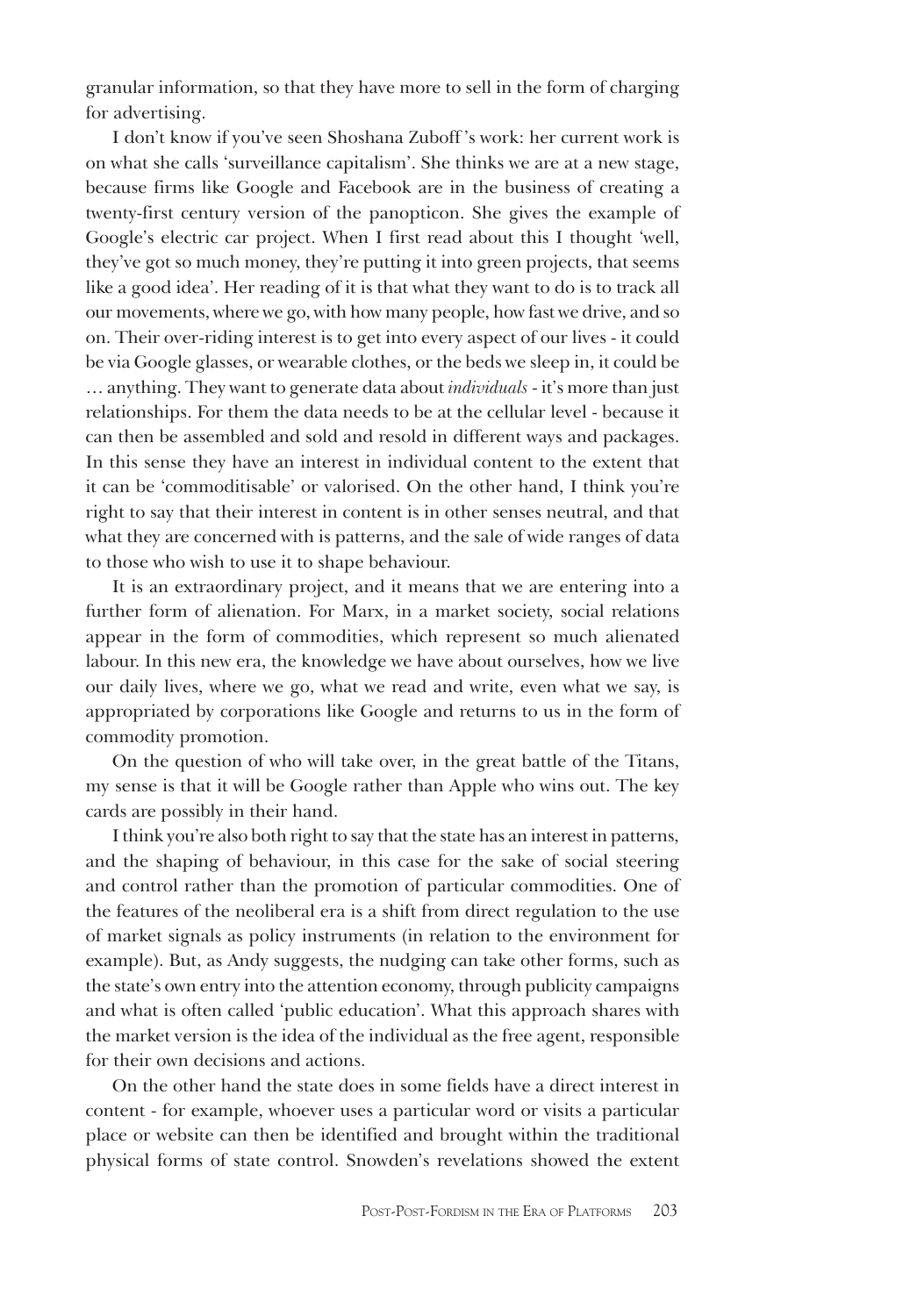to which the major internet companies have been drawn into the state's interest in control. The most celebrated is the PRISM programme, which required top internet companies to hand over information about suspected external threats. Further disclosures have revealed how the overlap of interests between the US state and the companies goes much wider, with formal co-operation agreements having been made between the NSA and the internet corporations, including one with Google in 2010. The extent of the imbrication between the corporations and the state is the basis of Shoshana Zuboff 's argument about the new phase of 'surveillance capitalism'.

I recently saw a piece in the Guardian about 'Smart Cities' - and I would previously have thought this was a positive idea. But in the light of Shoshana Zuboff 's work, I could see that its implications went far beyond the positives. By assembling together data not just from platforms, but the growing internet of things, a 'Smart City' could match Google and Facebook in creating a modern panopticon. The article discussed the ways in which such a system could be controlled in more democratic ways, for example through a kind of social contract, but the effectiveness of that control could all be down to the way it is developed and who controls the information.

**Jeremy** Can you say something more about the arguments in your 2010 paper 'Cooperation in the age of Google'?2

**Robin** I was asked to offer some perspectives for the co-operative movement in the coming decade. The co-operative economy in this country had been inspired by the 1844 Rochdale Pioneers, and the working-class co-operative network that grew from it, to become by the 1880s one of the largest set of enterprises in the world. Many of the co-ops from the early period had had difficulty in keeping pace with scale-based Fordism, but over the past twenty years there has been a new wave of co-ops that have some of the features of the Italian industrial districts like the one in Poggibonsi. The question I looked at was what the future holds for the new and older strands of the UK's co-operative economy.

My starting point was the potential for more lateral and democratic forms of production and circulation as the result of the internet and growing civil socialization. The potential for co-operation is startling. If anyone says to me, 'co-ops are over', the response has to be 'What about Linux?'. Open source is a contemporary form of cooperation. With open source projects you don't need to set up a coop, because there's nothing bought or sold. But if you think that the majority of software in the world is now dependent on open source, co-operation has now reached a scale that William Morris could scarcely have dreamt of.

How does this translate into the material world of food and energy or expanding services like education, or health and social care? All these have the potential to develop as distributed post-post Fordist systems. Already

2. http://www. uk.coop/resources/ co-operation-agegoogle.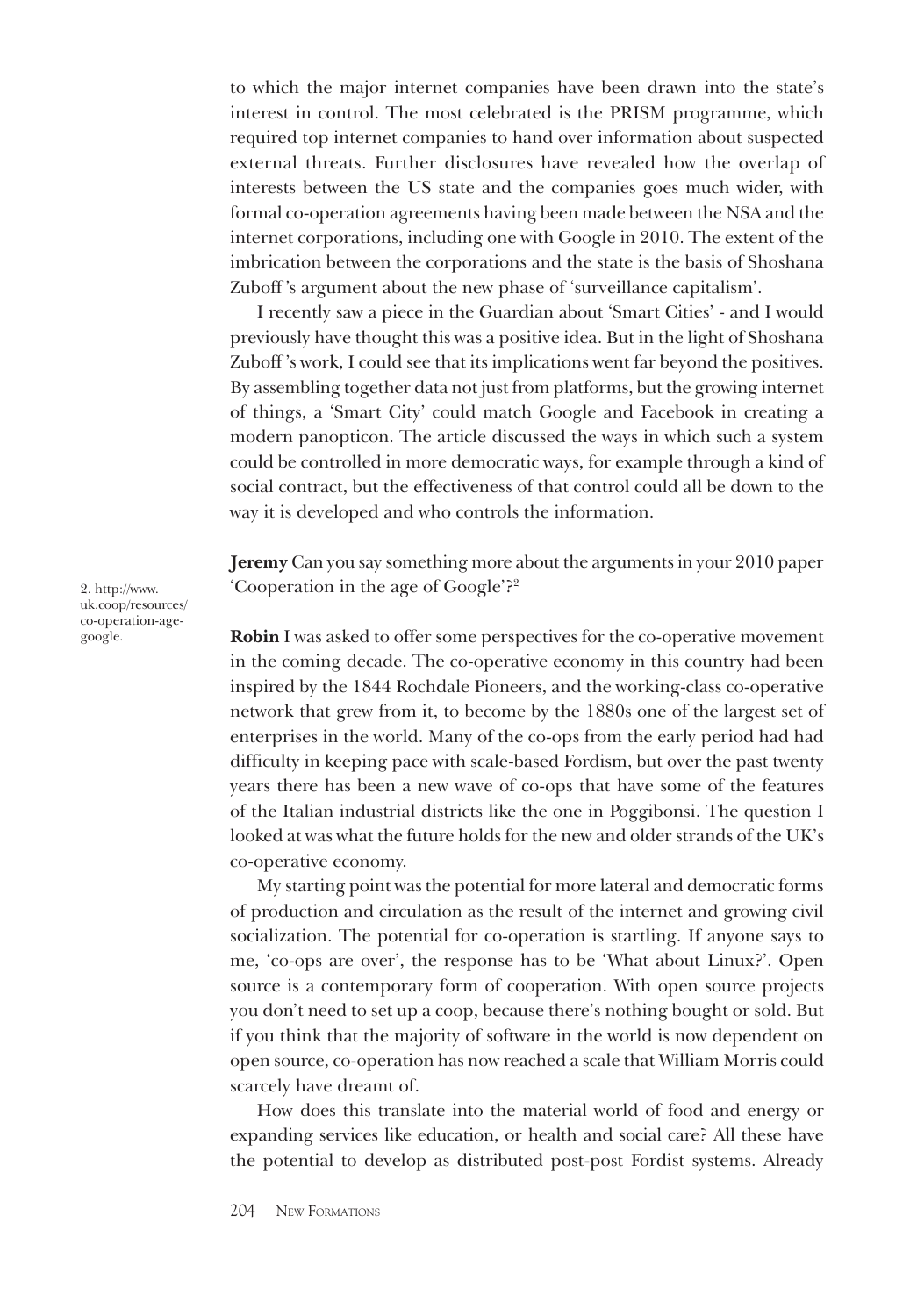Germany's remarkable growth in renewable energy has been driven by local energy co-operatives (as was Denmark's wind industry). Similar patterns have emerged in social care (in Italy over 14,000 social co-ops involving families, care workers and volunteers have been established in the last twenty-five years). In Japan, food co-ops, based on box schemes, now involve 12 million households, organised around local cells of 6-12 households. These food co-ops have now diversified into health, social care and a myriad of worker co-ops.

In all these systems, and in similar ones in the wider social economy, platforms, grids and common services are crucial to the effectiveness and economy of the constituent parts. What marks them out is that the infrastructure and support services are directly controlled by the productive 'cells' they are there to service. So the first recommendation of my study was to move away from the pyramidal structures that marked many of the larger twentieth-century co-ops, and towards developing such platforms and common services for distributed co-operative systems.

 Secondly, if co-ops are driven by wider social and environmental goals, what holds everyone together and ensures that democratic structures remain inclusive and constructive? This has been a problem for the co-op movement. As co-ops grow in size, you can see a common tendency: after initial enthusiasm and expansion, pyramids based on knowledge often develop, with power moving to technicians and managers. In Fordist co-operatives, the managers tend to be sucked in to the methods and ideologies of their corporate competition. The economies of system clash with the economies of cooperation. How to marry the two?

The distributed systems of German energy or Japanese food are one answer. Another is ideological. The Mondragon network of 220 worker coops (with 85,0000 workers) has a Lego-like structure, with the individual co-ops encouraged to remain small and specialise, and spin off operations as they grow. But their distinguishing feature is their emphasis on education, or 'formacion' as they put it. Launched in 1956 from a training course, Mondragon now has a university serving its members, whose purpose is both technical and ideological, so that the values of co-operation are embodied in all its parts. Its founder, the priest Jose Arizmendierreta, when asked why they place such importance on education in an economic project, replied 'No, no - this is an educational project with an economic component'.

Another post-post Fordist feature of the co-operative landscape is the appearance of co-operative platforms as a way of marrying autonomy and scale. The One-Click platform allows you to set up a co-op or other social venture in ten minutes, and then enables members to come in and out of discussions normally reserved for a Board according to each person's time and interest. What is fascinating about how it works in practice is that there's rarely a nonconsensus decision. If there are differences those involved are encouraged to sort it out offline and return online to take formal decisions. Charles Armstrong, who developed One Click, describes it as 'emergent democracy'.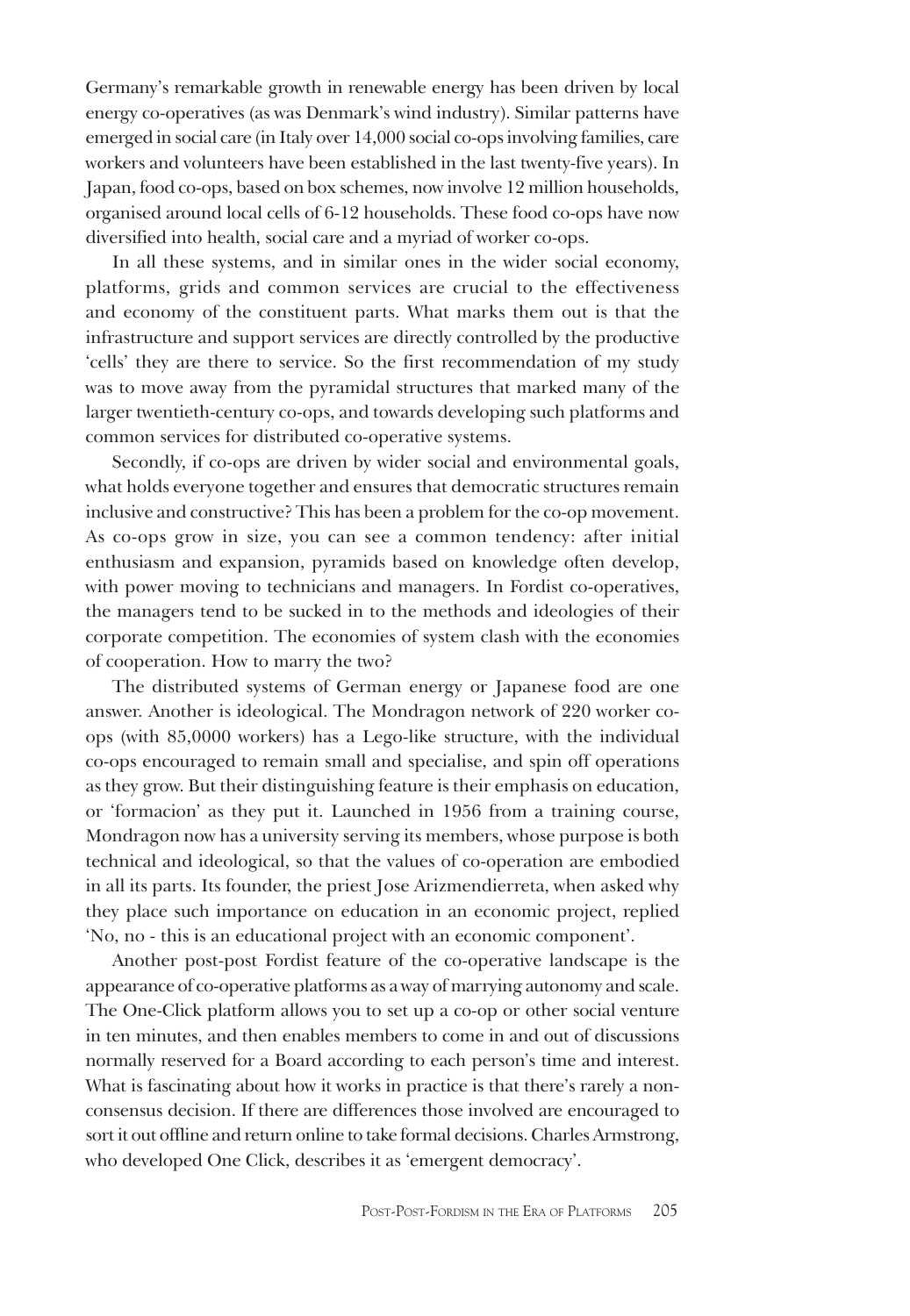One way of looking at these developments is to focus on how knowledge and information are generated and shared. One of my arguments in 'Cooperation in the Age of Google' was that co-ops with social and environmental goals have an incentive to share their knowledge with other social organisations with similar goals. We can think of it as a potential co-operative commons of information. This is one element of the economics of co-operation, and it gives co-ops, like others in the social economy, a decisive advantage over private corporations,

I suggested a number of ways in which the movement as a whole could establish systems for the collection and sharing of their information and knowledge, as one part of a wider strategy for the British co-operative movement to embrace the emerging features of post-post Fordist production - distributed systems, platforms, formation, and open information.

I also raised the issue of developing a cooperative currency. As Amazon and Google have both recognised, currency is a great tool for socialisation. As with 'open source' collaboration and its socialisation of information and knowledge, so a co-operative currency is a way of directly connecting (that is 'socialising'), the different parts of a co-operative system.

**Jeremy** Is cryptocurrency a harbinger of this?

**Robin** I've been to Bitcoin meetings, and I know some progressive people who are involved. Almost all of them regard Bitcoin as prototype. For them, it's not the Bitcoin, it's the encryption and the block chain that are the important technologies. Already there are about fifty block-chain-based crypto currencies in circulation. There is a confidence in those meetings that these new forms of currency will undermine the key operational systems on which the major banks have based their monopoly. Again, there is the possibility of a progressive inflection of this monetary technology.

**Jeremy** Are these things that you think the government could play a positive role in facilitating?

**Robin** No, these directions in co-operative self-organisation have nothing to do with government.

**Jeremy** Is there anything you think government can do in this context to facilitate social progress, or democratisation?

**Robin** Well, a lot of what we are talking about can be applied to government itself, to make it more open, distributed and democratic. This would enable closer relations between the growing civil economy, including co-ops and the state. We might say that this would widen the scope of democracy from discursive to productive forms.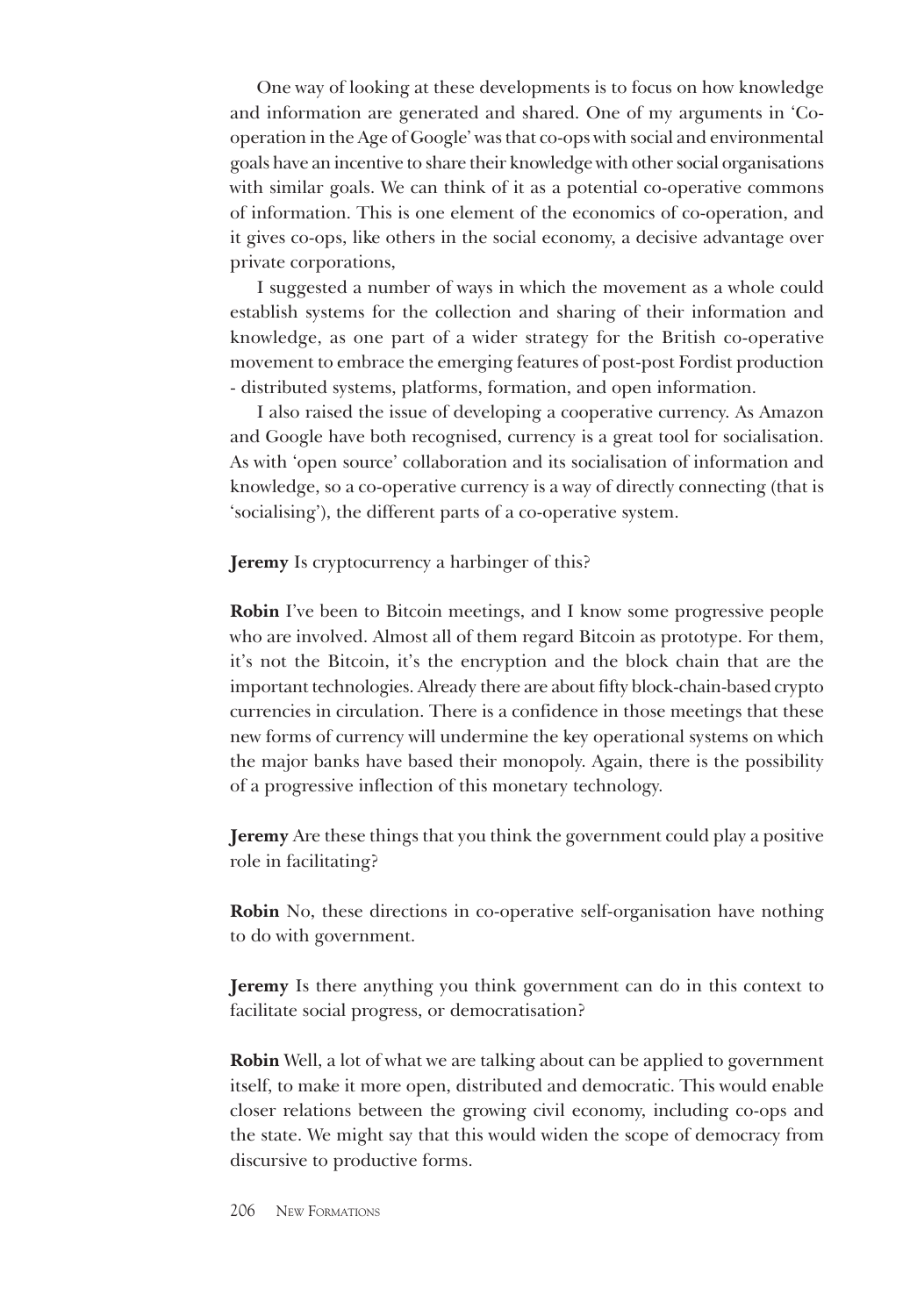**Jeremy** I suppose what I'm wondering, just to conclude, is: are political orientations still important in how people are approaching this? One of the obvious challenges from any kind of progressive perspective is that many of the mechanisms you're describing are primarily being used to maximize the rate of exploitation in various contexts, and I would like to ask if you think it's important to retain anything like a class perspective on these issues?

**Robin** How do we define class? How do we define the battle lines, and its key points? I return first to the Gorzian propositions on immaterial labour. My experience of working with those in the 'post post Fordist' culture involved in social innovation, and with those involved in the commons movement, is that there is an emergent cognitive class (of which we are members). Their material basis is the knowledge and information which is now at the heart of the new economy. The talk is not yet about class but about control, power, where the key sites of power lie, and how they can be democratised. Among those I have worked with there is a widely shared view that successful innovation has got to be socially embedded. There's a kind of hostility to big capital but not small enterprise.

There is a gulf between the left and its analyses in class terms, and that of this widening post-post Fordist strata. I think they would be fascinated to hear a talk by you on class. They are quite eclectic, and there are things which I am sure would resonate. They wouldn't want to enclose themselves.

**Jeremy** There's actually been very little work done, I think, on the basic notion that there is a global historic hegemonic block, and it is based on venture capital and Silicon Valley: they are the people who are occupying, in classic Gramscian terms, the position of hegemony, in that they are the people determining the direction of travel. It seems to me that the key mechanism by which they're doing it is through the implementation of platforms. And, again, the status of content is really interesting here. One of the phenomena observed in recent years by critics who are interested in cultural content has been this sense of stasis, the sense that fashion and music haven't really changed in noticeable ways in the past twenty years, except very superficially, and my argument would be that it's the same twenty years during which you can say actually *this* particular group have consolidated themselves as a global hegemonic faction. And the fact that they are uninterested in content is kind of paradigmatic in some way.

For example you can consider the role of Apple with the music industry. The old music industry cared to some extent about content, it had an interest in homogenising tastes, but that itself also gave people something to kick against. Whereas Apple, you know they can make the same amount of profit per unit sale from someone who sells a hundred of their files, as from someone who sells a million, so they're completely indifferent to content. But their indifference to content somehow becomes culturally lucrative; and so musical